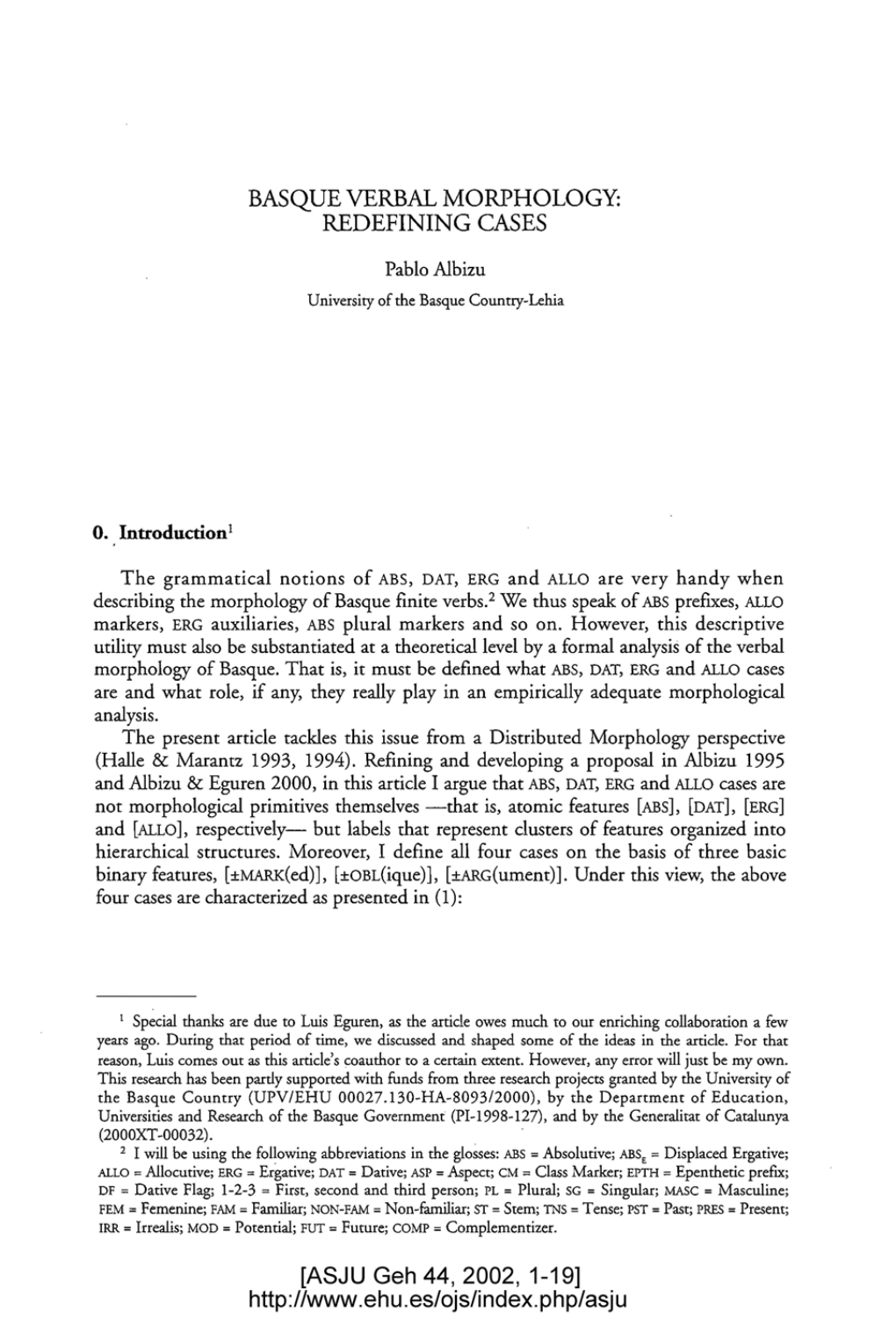| (1) | <b>ABS</b>                 | DAT                 | ERG                  | ALLO                 |
|-----|----------------------------|---------------------|----------------------|----------------------|
|     | [CASE]<br>$[-\text{MARK}]$ | [CASE]<br>$[+MARK]$ | [CASE]<br>$[+MARK]$  | [CASE]<br>$[+MARK]$  |
|     |                            | $[+OBL]$            | $[-OBL]$<br>$[+ARG]$ | $[-OBL]$<br>$[-ARG]$ |

The article will be organized as follows. Section 1 offers a very sketchy presentation of the morphology of Basque finite verbs and section 2 outlines the basic aspects of the Distributed Morphology framework adopted here. The substantive parts of the article are provided in sections 3 and 4. Section 3 lays out my reanalysis of cases, while section  $4$  delivers three different arguments  $\frac{d}{dx}$ . the economy of Basque vocabulary items for Person, and the morphological analysis of Basque allocutivity and Ergative Displacement- to support it. Finally, a very brief summary is included in section 5.

### **1. The morphology of finite verbs in Standard Basque: a basic characterization"**

Most finite verbal forms are analytic in Basque. Only a very reduced number of verbs -around thirty-have synthetic forms, even though some of them are still very productive nowadays. The four auxiliary verbs *izan* "to be", *\*edun* "to have", *\*edin* "to be" and *\*ezan* "to have" are among them. These four, on the one hand, are defined by the feature [±ERG] *-izan* and *\*edin* as [-ERG] vs. *\*edun* and *\*ezan* as [+ERG]- and, on the other, also differ in their different aspectual and modal values - *\*edin* and *\*ezan* vs. *izan* and *\*edun.4* 

Finite verbs exhibit a rich and complex morphological structure in Basque. A most outstanding feature is the richness of its agreement system. In their neuter conjugation, finite verbs may express agreement with three verbal arguments, namely, ABS, ERG and DAT arguments (2):

(2) Dakar-z-ki-da-zue EPTH.CM.ST(bring)-PL.ABS-OF-lSG.OAT-2PL.ERG "You guys are bringing them to me (right now)"

According to their type and number, the combination of agreement markers gives rise to four different paradigms or series of verbs: ABS, ABS-DAT, (ABS)-ERG and (ABS)-DAT-ERG. The so-called allocutive system ----cf. §4.2-, in its turn, adds a fourth type of agreement marker named allocutive to each of the above series. The allocutive marker refers to the .

<sup>&</sup>lt;sup>3</sup> I refer the reader to Albizu 2001a for a detailed characterization of the morphology of finite verbs.

<sup>&</sup>lt;sup>4</sup> See, for instance, Albizu 2001c, Euskaltzaindia 1987, Oyharçabal 1989 and references therein.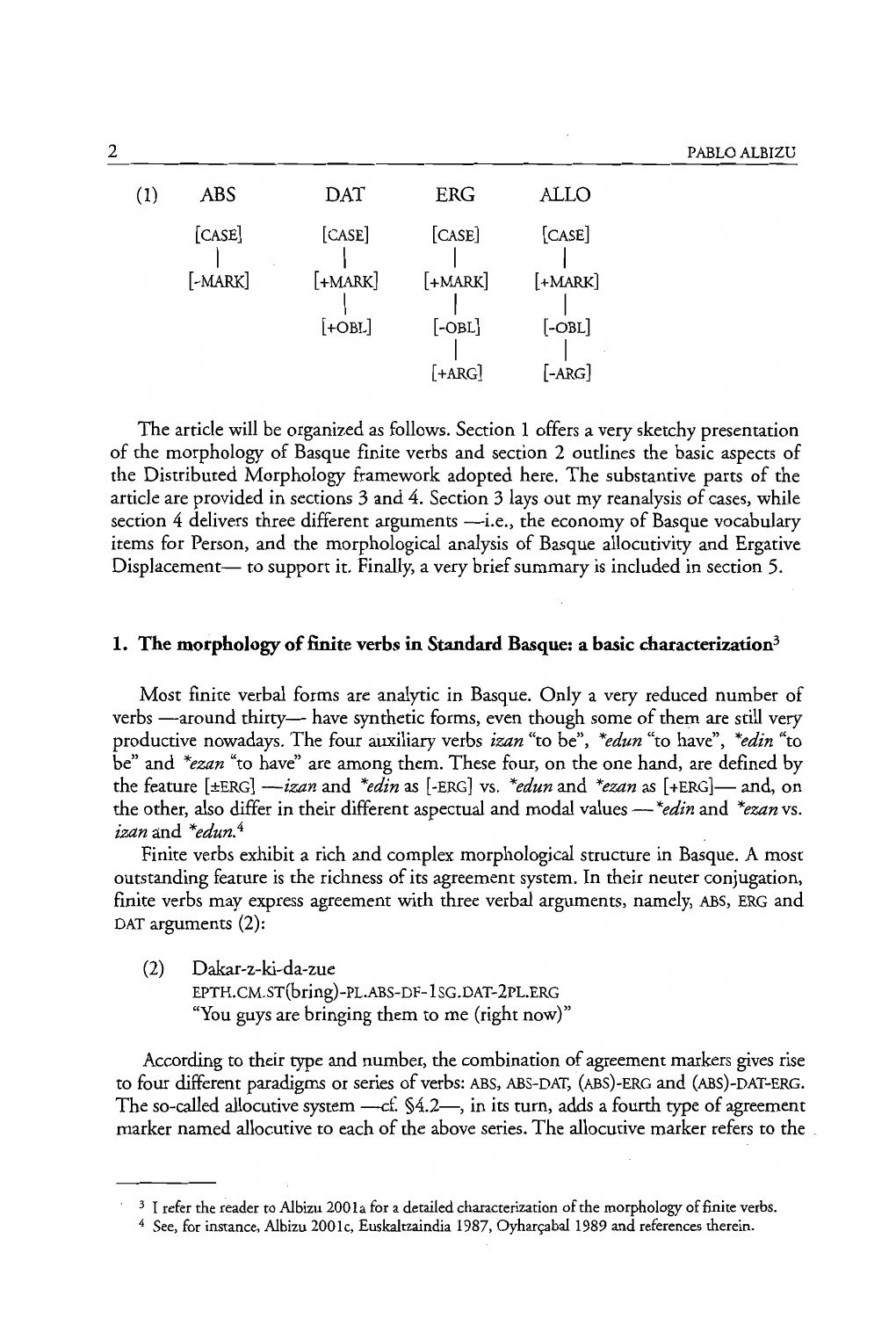addressee of the speech situation when this is not involved in the event expressed by the verb. Basque finite verbs may thus include up to four agreement markers altogether. Compare  $(2)$  to  $(3)$ :

(3) Zakar-z-ki-da-te-k EPTH.CM.ST(bring)-PL.ABS-DF-1SG.DAT-PL.ERG-ALLO "They are bringing them to me (right now) -familiar masculine addressee. "

From a formal viewpoint, ERG, DAT and ALLO person markers are all homophonous (except for 3rd person singular) and contrast with ABS ones: the former are suffixal, while the latter are prefixal. The table in (4) gathers the full list of person markers in Standard Basque:

|                 | ABS  | <b>ERG</b> | DAT          | ALLO |
|-----------------|------|------------|--------------|------|
| 1 sg            | n-   |            | -t / -da-    |      |
| 2 <sub>SG</sub> | h-   |            | $-k / -n$    |      |
| MASC/FEM FAM    |      |            | $-a-$ / -na- |      |
| 3 <sub>SG</sub> |      |            | $o/-a$       |      |
| 1PL             | g-   |            | gu           |      |
| 2 SG NON-FAM    | $Z-$ |            | zu           |      |
| 2PL             | $Z-$ |            | zu           |      |
| 3PL             |      |            |              |      |

(4) Person markers in Standard Basque:

Two different aspects must be stressed regarding (4). Firstly, the language has no  $3<sup>rd</sup>$  person marker except for DAT singular  $(/-o<sub>2</sub>, -a<sub>1</sub>)$ . Secondly, 2<sup>nd</sup> person singular agreement marking has grammaticalized a twofold opposition: one regarding speaker's familiarity to the addressee *(/h-I* vs. *Iz-/* and *I-k, -a-, -n, -na-I* vs. *I-zul)* , the other regarding gender *(I-k, -a-I* vs. *I-n, -na-I).* The latter distinction is subsidiary to the former, as the verb only expresses gender in the familiar register. Also, notice that the gender distinction is neutralized in the ABS prefix. In addition, person markers vary with number in (4): *In-I* vs. *Ig-/, I-t, -da-I* vs. *I-gul* and so on. Even so, some *plural* person markers coexist with independent plural affixes. Person markers and pluralizers are presented together in (5). Brackets indicate plural markers:

(5) Person and plural markers: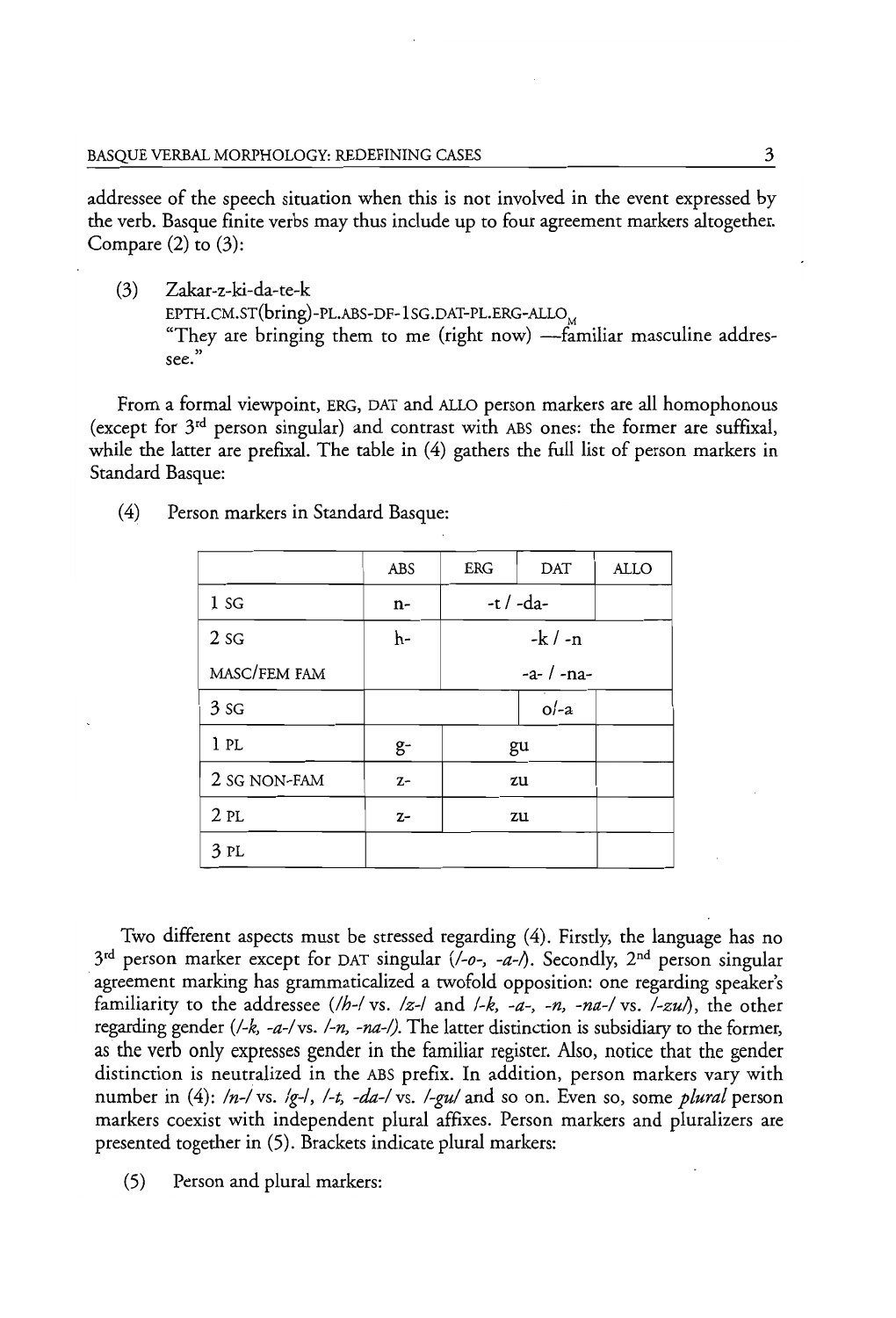|      | ABS                                                                | ERG | DAT                        |
|------|--------------------------------------------------------------------|-----|----------------------------|
| 1 pl | g-(-z-,-it-,-zki-,-tza-,-de-,-ra-,-u-) <sup>5</sup>                | -gu | -gu                        |
| 2 sG | z-(-z-,-it-,-zki-,-tza-,-de-,-ra-,-u-)                             | -zu | -zu                        |
| 2PL  | z-(-z-,-it-,-zki-,-tza-,-de-,-ra-,-u-)(-te-)   -zu (-e-)   zu(-e-) |     |                            |
| 3PL  | ---(-z-,-it-,-zki-,-tza-,-de-, -ra-,-u-)                           |     | $---(-te-)$ $---(-e-/te-)$ |

In (5), ABS agreement is split into person and number morphology, unlike ERG and DAT agreement.<sup>6</sup> Notice also that non-familiar 2<sup>nd</sup> person is morphologically plural, although semantically and syntactically singular. As a result, a *true* second person plural are distinguished from a non-familiar (singular) second person by adding an extra plurality marker *(/-te-, -e-I)* in all three agreement classes.

DAT agreement prompts *dative flags* —also known as *pre-datives* in the Basque linguistic literature— in the verbal form.<sup>7</sup> The dative flags in Standard Basque are  $\lambda$ -*i*-, *-ki-, -ts-, -0-1* and their allomorphy is dependent upon the verb. Their only function is to bea sign of the inclusion of a DAT agreement marker in the verbal complex.

| (6)a. i-e-za-da-zu<br>DF-CM-ST(*ezan)-1SG.DAT-2SGNONFAM | b. n-a-tor-ki-o<br>1SG.ABS-CM-ST(come)-DF-3SG.DAT    |
|---------------------------------------------------------|------------------------------------------------------|
| c. $d$ -io-ts-o-t<br>EPTH-ST(say)-DF-3SG.DAT-1SG.ERG    | d. d-eritz-Ø-0-t<br>EPTH-ST(think)-DF-3SG.DAT-1SGERG |

The verbal morphology of the language also expresses a threefold temporal distinction among present, past and irrealis tenses and, for each tense, a modal opposition between potential and non-potential forms. The resulting six sets of verbal forms are illustrated in (7) with *egon* "to be":

|           | PRESENT        | PAST               | <b>IRREALIS</b> |
|-----------|----------------|--------------------|-----------------|
| $[$ -MOD] | d-a-go         | z-e-go-en          | $I-e-go$        |
|           | EPTH-CM-ST     | EPTH-CM-ST-PST     | EPTH-CM-ST      |
| $[+MOD]$  | d-a-go-ke      | z-e-go-ke-en       | l-e-go-ke       |
|           | EPTH-CM-ST-MOD | EPTH-CM-ST-MOD-PST | EPTH-CM-ST-MOD  |

(7) Tenses and Moods in Standard Basque:

<sup>5</sup> The plural marker */-u-/* corresponds to the verb *etzan* "to lie". From a synchronic viewpoint the pair *d-a-tza* 'EPTH-CM-ST(etzan)' vs. *d-a-u-tza* 'EPTH-CM-PL.ABS-sT(etzan)' forces us to treat this morph as a true plural marker, regardless of its diachronic explanation.

<sup>6</sup> This raises a very interesting theoretical question regarding the real morphological content of *plural*  person markers and pluralizers. See Albizu 1995, 200la and Albizu & Eguren 2000 for an answer on Standard Basque and Arregi 2002 on Ondarroa Basque.

<sup>7</sup>To the best of my knowledge, the term *dative jlagwas* first proposed by Trask in an internet discussion four years ago as an alternative to the not-so-accurate *pre-dative* term. It is borrowed from the Relational Grammar literature, where it is used to refer to morphological markers with a function similar to the one in Basque.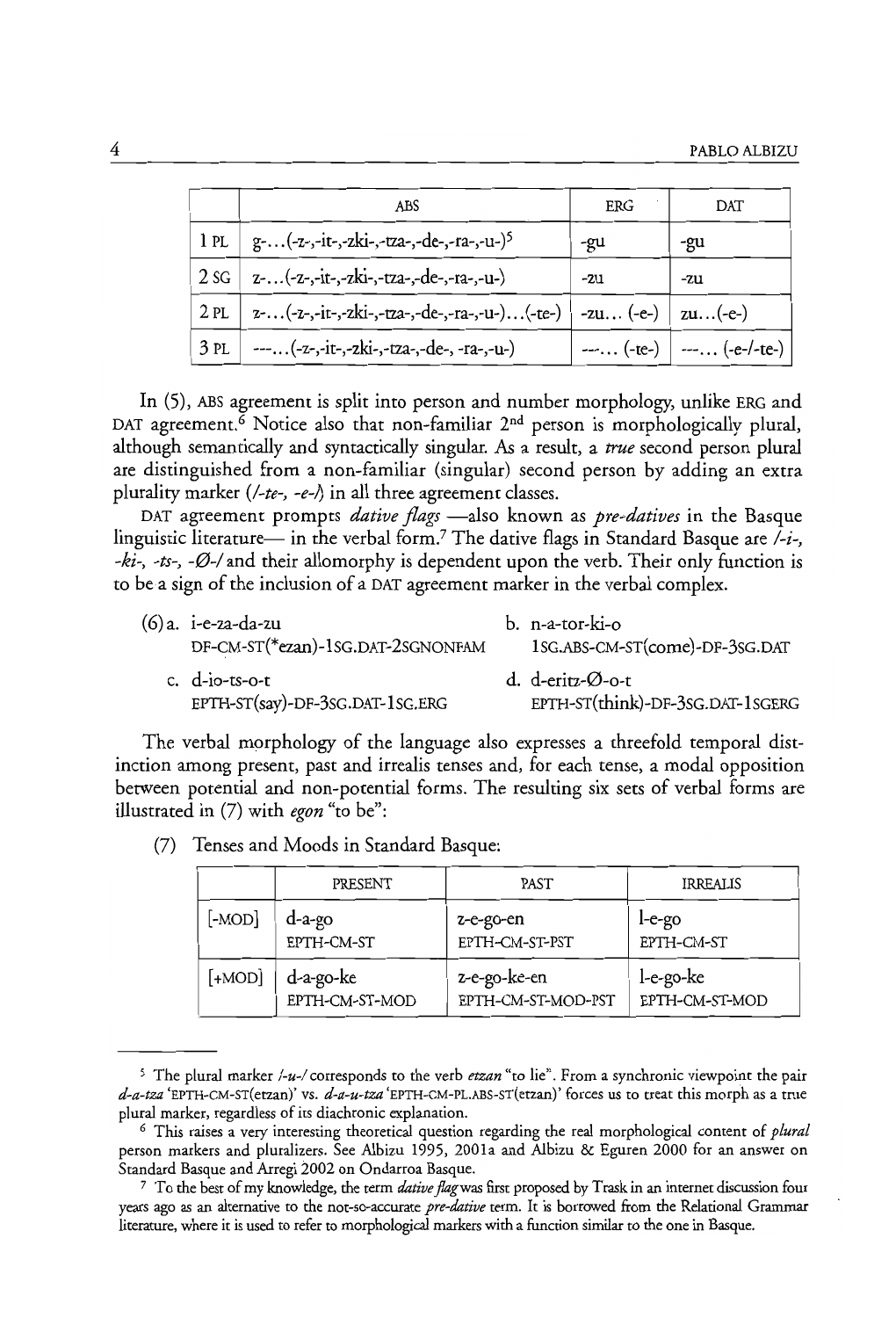To these, we must add imperative forms. Basque also exhibits specific imperative forms when ABS arguments are  $3<sup>rd</sup>$  person. These are characterized by the insertion of the distinctive epenthetic prefixes *Ib-/or 10-/,8* as in (8a) and (8b) respectively, and by the absence of Ergative Displacement (cf. §4.3), as in (8b):

| (8) a. b-e-go    | b. $\oslash$ -e-za-zu             |
|------------------|-----------------------------------|
| $EPTH-CM-ST(be)$ | EPTH-CM-ST(*ezan)-2SG.NON-FAM-ERG |

Verbal modality is expressed by the affix *I-ke-/or* the lack thereof, as shown in (9). *I-ke-I* shows up along with the old future tense marker *I-te-/'* a superfluous morph nowadays, in the ABS forms of the auxiliary verbs *izan* "to be" and *\*edin* "to be":9

| $(9)$ a. d-a- $\varnothing$ | b. d-a- $\varnothing$ -te-ke |
|-----------------------------|------------------------------|
| EPTH-CM-ST(izan)            | EPTH-CM-ST(izan)-FUT-MOD     |
| $(10)a. d-a-di-(n)$         | b. d-a-i-te-ke               |
| EPTH-CM.ST(*edin)-(COMP)    | EPTH-CM-ST(*edin)-FUT-MOD    |

As regards tense, the only marker is the suffix *I-(e)nl.* It indicates past tense, so that present and irrealis forms show no temporal marker: *dago* vs. *zego-en* vs. *!ego* in (7). Nonetheless, temporal distinctions are also morphologically expressed in an indirect way by means of *epenthetic prefixes* and *class markers,* as their allomorphy is contingent upon tense.

Basque verbal forms display five different epenthetic prefixes, Id-, *z-,* l-, b-, 0-/, which surface in present, past, irrealis and imperative forms, respectively. This was shown in (7)-(8). Epenthetic prefixes are just morphological material inserted to fill the initial position of the finite verb -- cf. Albizu & Eguren 2000. For this reason, they are in complementary distribution with ABS person prefixes, that is, with 1<sup>st</sup> and 2<sup>nd</sup> person ABS agreement and with the phenomenon of Ergative Displacement.

Temporal distinctions are indirectly expressed by *class markers* too. These markers' function in the verbal morphology of Standard Basque is akin to Romance languages' thematic vowels, and they are useful to classify Basque verbs into conjugation groups.<sup>10</sup> The class markers are */-a-, -in (d)-, -i-, -en (d)-, -e-/* in Standard Basque. Their allomorphy is mainly contingent upon tense  $(11a)-(11b,c)$  and verbs  $(11b,c)$ , but the person of the ABS argument may also condition it (12). In any case, *I-a-/only* shows up in present forms, while the remaining markers occur in non-present forms —unless allocutivity is involved (cf. §4.2):

| $(11)a. d-a-go$                                  | $b.$ z-e-go-en |                                                       | c. z-i-hoa-n           |
|--------------------------------------------------|----------------|-------------------------------------------------------|------------------------|
| $EPTH-CM-ST(be)$                                 |                | $EPTH-CM-ST(be)-PST$                                  | $EPTH-CM-ST(go) - PST$ |
| $(12)$ a. n-ind-uka-n<br>1sG.ABS-CM-ST(have)-PST |                | b. n-e-uka-n<br>1sG.ABS <sub>r</sub> -CM-ST(have)-PST |                        |

<sup>&</sup>lt;sup>8</sup> For a justification of this /Ø-/ prefix, see Albizu & Eguren 2000.

<sup>9</sup> Yet, the future marker may also occur alone in non-potential plural forms of ABS *\*edin* "to he": *d-a-i-te-z*  'EPTH-CM-ST(\*edin)-FUT-pL.ABS'.

<sup>&</sup>lt;sup>10</sup> For more details, see Albizu 2001a, 2001b.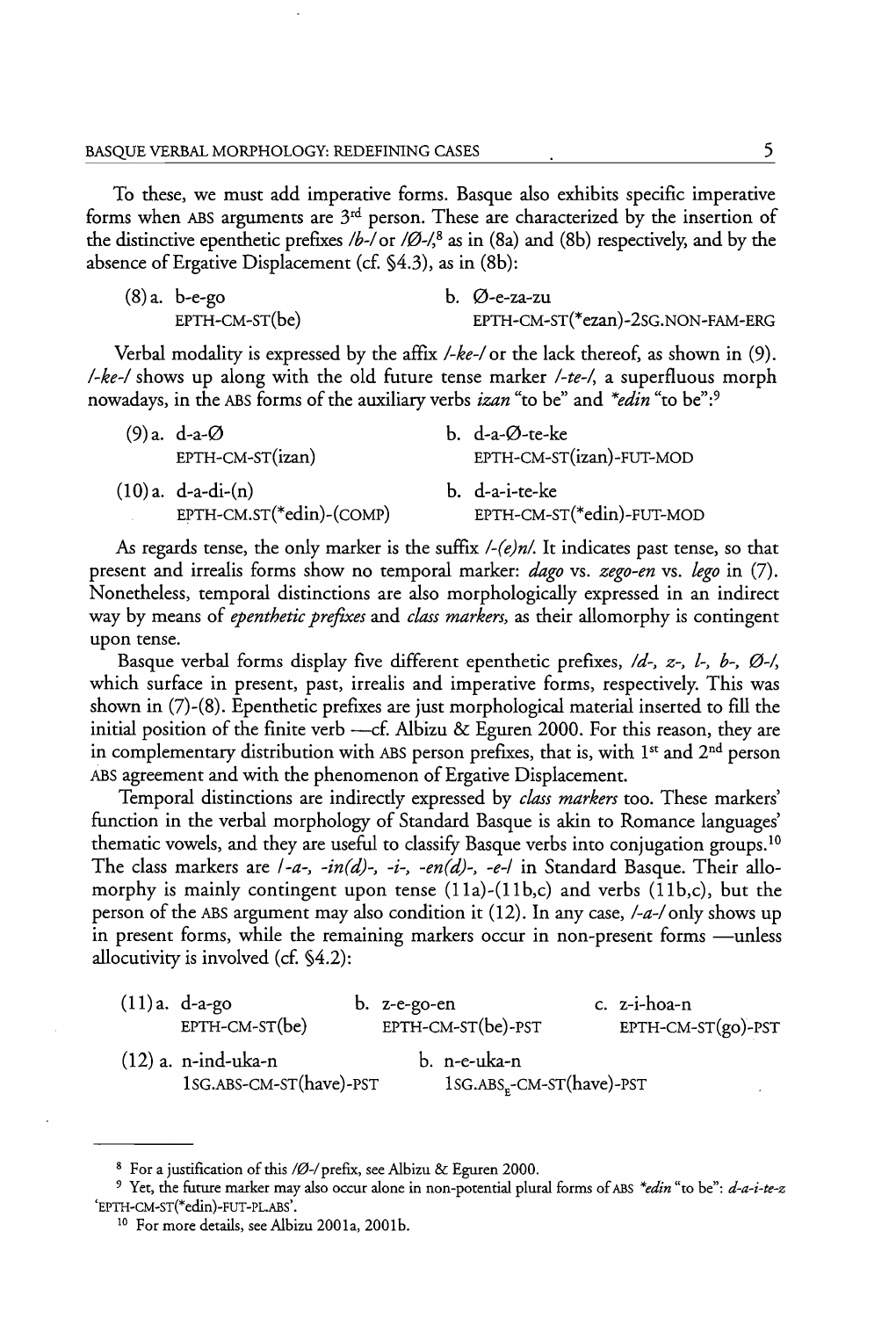Finally, leaving the future marker */-te-/* aside --which precedes the modal */-ke-/*--Basque finite verbal forms conform to the schema in (13) and (14): the former, for prestem alignments; the latter, for post-stem ones. Most but not all of the potential arrangements are represented:

- (13) Pre-stem template:  $\left[ \begin{array}{c} \text{ABS}_{(E)} \end{array} \right]$  + (DF) + CM + (PL.ABS) + ST <br>  $\left[ \begin{array}{c} \text{EPTH} \end{array} \right]$
- (14) Post-stem template:  $ST + (DF) + (PLABS) + (DF) + DAT + PLDAT + MOD + /-te- / ABS + ERG + PL.ERG + PST$

#### **2. Distributed Morphology (Halle & Marantz 1993, 1994): an outlinell**

Distributed Morphology (DM) views inflected forms as structures that are generated in syntax by combining morphosyntactic features in accordance with the principles and operations (i.e., *Move* and *Merge* —cf. Chomsky 1995) of this grammatical component.<sup>12</sup> However, DM also defends the existence of a (partially) autonomous Morphological Component (MC) intermediate to syntax and Phonetic Form (PF) that has its own primitives, rules and principles. Thus, inflected forms generated in syntax are not mapped directly to PF but are filtered by the Morphological Component, where their morphological structure and the content of their terminal nodes or morphemes may be object of modification, mainly by the application of redundancy- or deletion-rules.13

A basic tenet of DM is the idea that terminal nodes or morphemes are complexes of semantic and morphosyntactic features that lack phonological matrixes throughout the syntactic and morphological components. The supply of phonological features is achieved in the mapping from the Morphological Component to PF by *late* insertion of *Vocabulary Items* into morphemes. Vocabulary items observe the scheme in (15):

(15) /phonological matrixes/  $\Leftrightarrow$  [morphological value] [\_\_\_\_, environment for insertion]

As shown in (15), vocabulary items incorporate a threefold information —although not necessarily all of it: (i) the phonological matrixes to be inserted into a given morpheme; (ii) their morphological value or, to put it in other words, the minimal morphological information that has to be encoded by the hosting morpheme; and (iii) the minimal morphological structure that is required in their host's neighbourhood for insertion to apply.

The insertion of vocabulary items must obey two crucial conditions. On the one hand, an entry can be inserted under a morphological node only if its features are a *subset* of those of the node it is inserted into, that is, the *Subset Principle.* In this respect, vocabulary items may be morphologically underspecified with respect to the terminal

<sup>&</sup>lt;sup>11</sup> See Harley & Noyer 1999 for an excellent introductory summary of the theory.

<sup>&</sup>lt;sup>12</sup> See Laka 1988, 1993 for a non-DM implementation of this same basic principle in Basque.

<sup>&</sup>lt;sup>13</sup> Under a DM-analysis of Basque verbal morphology, the occurrence of epenthetic prefixes, class markers, dative flags as well as the (morphological) plurality of non-familiar 2<sup>nd</sup> person are all instantiations of redundancyrules, that is, feature-adding rules. A dear-cut example of deletion-rule is *Ergative Dispktcement* in §4.3.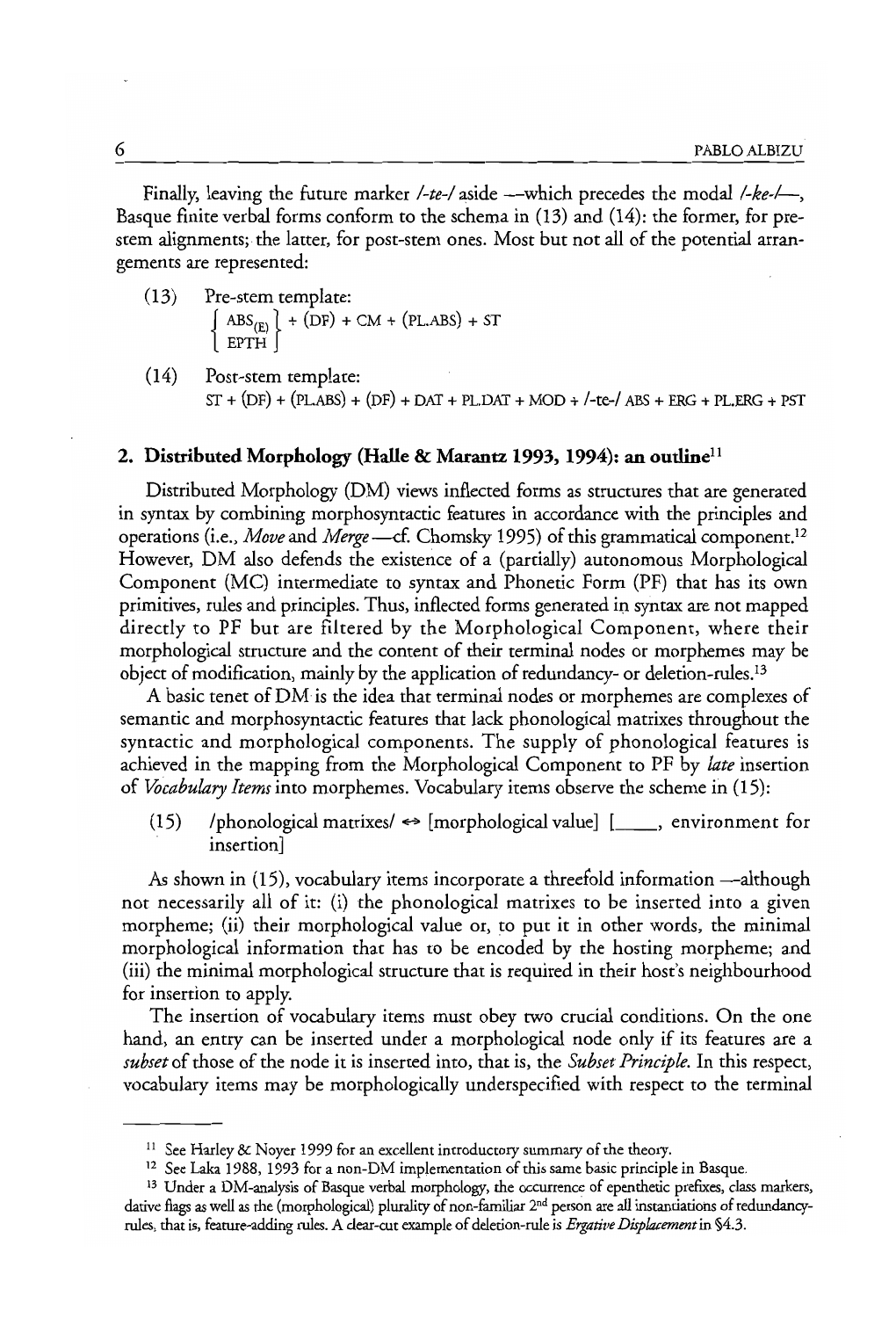nodes they are inserted into. And on the other, the most specified competing entry takes precedence over competing entries that are less specified, that is, the *Elsewhere Principle.* 

#### **3. Cases as feature-hierachies**

Bearing all the preliminary descriptive and theoretical information introduced in §§ 1-2 in mind, let us now come to the heart of the article. Modifying and elaborating on an idea already introduced in Albizu 1995 and Albizu & Eguren 2000, in this article I would like to argue that cases must be split up into more basic morphological components. Thus, ABS, OAT, ERG and ALLO cases are not morphological primitives themselves but labels that represent clusters of. features organized into hierarchical structures. In particular, ABS, OAT, ERG and ALLO cases are best characterized on the basis of three basic binary features, [±MARK(ed)], [±OBL(ique)], [±ARG(ument)], which are hierarchically organized up-to-bottom in the same order as listed. Under this view, the above four cases are redefined as presented in  $(16)$ :

| (16) | ABS       | DAT       | ERG       | ALLO      |
|------|-----------|-----------|-----------|-----------|
|      | [CASE]    | [CASE]    | [CASE]    | [CASE]    |
|      | $[-MARK]$ | $[+MARK]$ | $[+MARK]$ | $[+MARK]$ |
|      |           | $[-OBL]$  | $[-OBL]$  | $[-OBL]$  |
|      |           |           | $[+ARG]$  | [-ARG]    |

It is worth noting that nothing in the analysis hinges on the choice of  $[\pm$ MARK(ed)], [±OBL(ique)] and [±ARG(ument)] as defming features. On the contrary, these terms are to a large extent secondary, simple labels that could be easily substituted for diacritic features. The real gist of the proposal lies in our resorting to binary oppositions to characterize cases and in our assumption that cases' complex morphological content is hierarchically organized. Nonetheless, our choice of  $[\pm$ MARK(ed)],  $[\pm$ OBL(ique)] and [±ARG(ument)] is not arbitrary but aimed to endow features with some appraisable content of their own. To begin with, the  $[\pm \text{Mark(ed)}]$  feature tells the ABS case from the rest, corresponding to the fact that the former is the unmarked case in a morphologically ergative language such as Basque. In its turn, the feature [±OBL(ique)] singles out OAT from ERG and ALLO on the basis of certain syntacic parallelisms between OAT and oblique phrases (Albizu in press-a, Arregi & Ormazabal2001, Ormazabal & Romero 1998 and references therein). Finally, the feature [±ARG(ument)] that sets ERG and ALLO cases apart refers to their different syntactic status as argumental/non-argumental.

For economy's sake, throughout this article I will use the formal notation in (17) instead of (16). In addition, in what follows I will also simplify cases' morphological notation in  $(17)$  by only specifying rightmost features --- namely, the terminal onesthat, needless to say, will imply all the morphological content to their left. This is represented by means of brackets in (I7):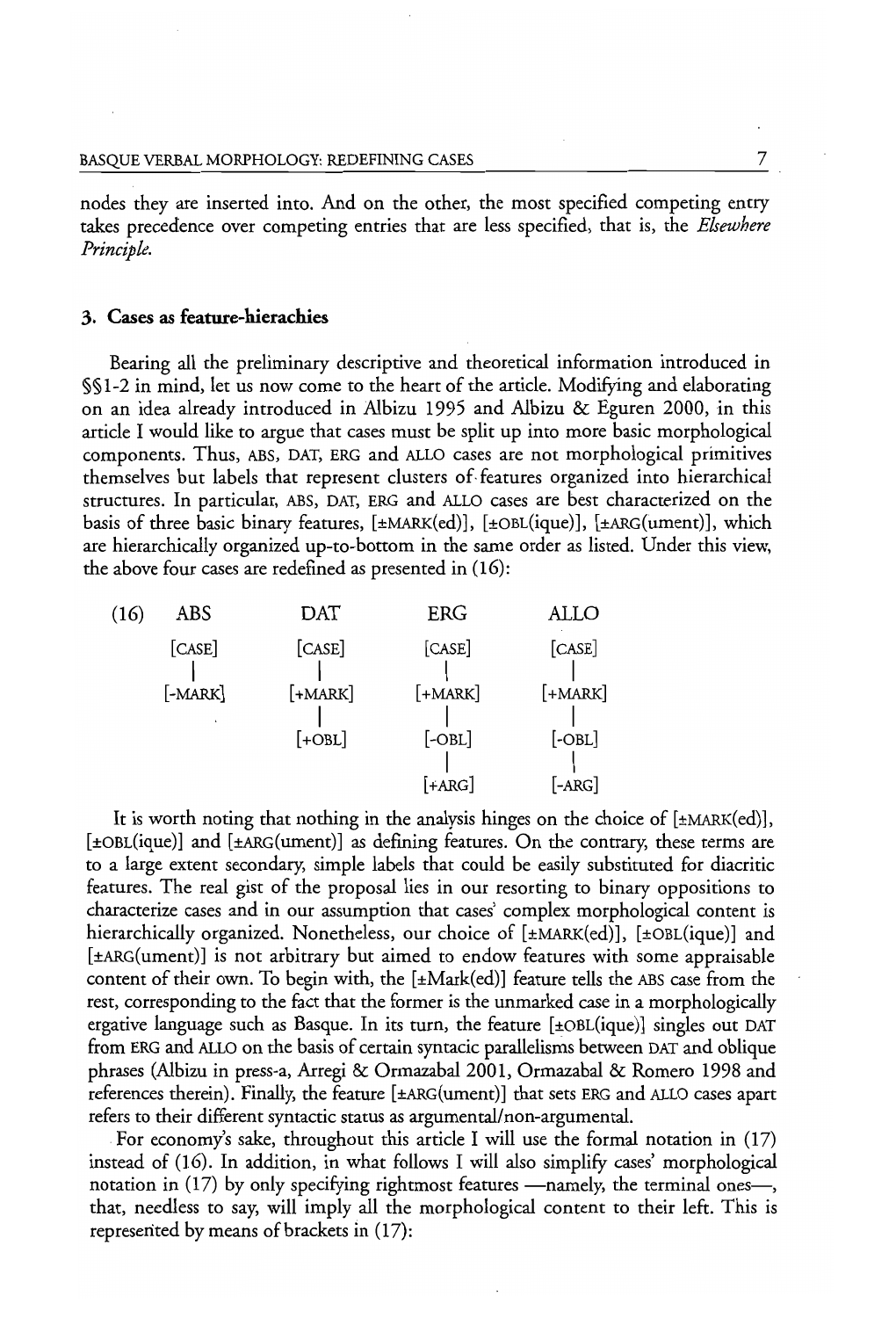8 PABLO ALBIZU

 $(17)$  a. ABS =  $[(CASE, ) -MARK]$  c.

b. 
$$
DAT = [(CASE, +MARK, ) + OBL]
$$

$$
ERG = [(CASE, +MARK, -OBL, ) + ARG]
$$

d.  $ALLO = [(\text{CASE}, + \text{MARK}, -\text{OBL},) - \text{ARG}]$ 

# 4. Arguments for a redefinition of cases

Three different arguments support cases' reanalysis in (16)-(17): on the one hand, economy considerations regarding the number of vocabulary items for Person (§4.1) and, on the other hand, the morphological analysis of the phenomena of allocutivity (§4.2) and Ergative Displacement (§4.3).

# 4.1. Economy of vocabulary items for Person

Grammatical works on the verbal morphology of Basque commonly refer to person agreement markers as ABS, DAT, ERG and ALLO prefixes or suffixes and, by doing so, implicitly establish a four-way distinction among person agreement markers that corresponds to the four verbal cases. Our characterization in § 1 is a reflection of this general use. Nonetheless, though descriptively handy, such characterization seems unfortunate from a strictly morphological viewpoint. Let us illustrate why, by considering non-familiar (masculine) 2nd person markers.

Any attempt to formalize the vocabulary items for  $\beta$ -/-ortographically  $h$ -and  $I-k$ ,  $-a$ -/ that relies on cases as morphological primitives —namely, [ERG], [ABS], [DAT] and [ALLO]— must posit the existence of four distinct vocabulary items, as shown in (18),

 $(18)$  a.  $\sqrt{Q}$ - $/ \leftrightarrow$  [+2, +FAM, ABS] c.  $/$ -k, -a- $/ \leftrightarrow$  [+2, +FAM, +MASC, DAT] b.  $-k$ ,  $-a$ - $\leftrightarrow$  [+2, +FAM, +MASC, ERG] d.  $-k$ ,  $-a$ - $\leftrightarrow$  [+2, +FAM, +MASC, ALLO]

or else reduce the number of entries by assigning a non-unified morphological content [ERG/DAT/ALLO] to the suffixal markers, as shown in (19):

(19) a.  $|0\rangle$   $\leftrightarrow$  [+2, +FAM, ABS] b.  $|$ -k, -a- $|$   $\leftrightarrow$  [+2, +FAM, +MASC, ERG/DAT/ALLO]

On the contrary, *(17)'s* fine-grained definition of all four cases as combinations of more primitive binary features paves the way for an alternative morphological characterization  $-cf$ , (20)- in which ERG, DAT and ALLO cases are all unified by the single morphological specification [-MARK]. Accordingly, the list of vocabulary items is reduced to two without giving up a unified definition of *I-k, \_a\_/:14* 

$$
(20)a. \quad |\emptyset - \rangle \iff [+2, +FAM] \qquad b. \quad /-k, -a- \iff [+2, +FAM, +MASC, +MARK]
$$

Notice that in (20) the prefix  $/Ø$ -/ is the elsewhere form, the least specified entry, as it lacks any specification for gender and case: the former, for obvious reasons; the latter,

<sup>14</sup> In a recent study on the verbal morphology of Ondarroa Basque, Arregi 2002 goes a step farther and attempts to reduce prefixal and suffixal markers to just a single vocabulary item. Nevertheless, to the best of my knowledge Arregi's proposal is hardly extensible to Standad Basque.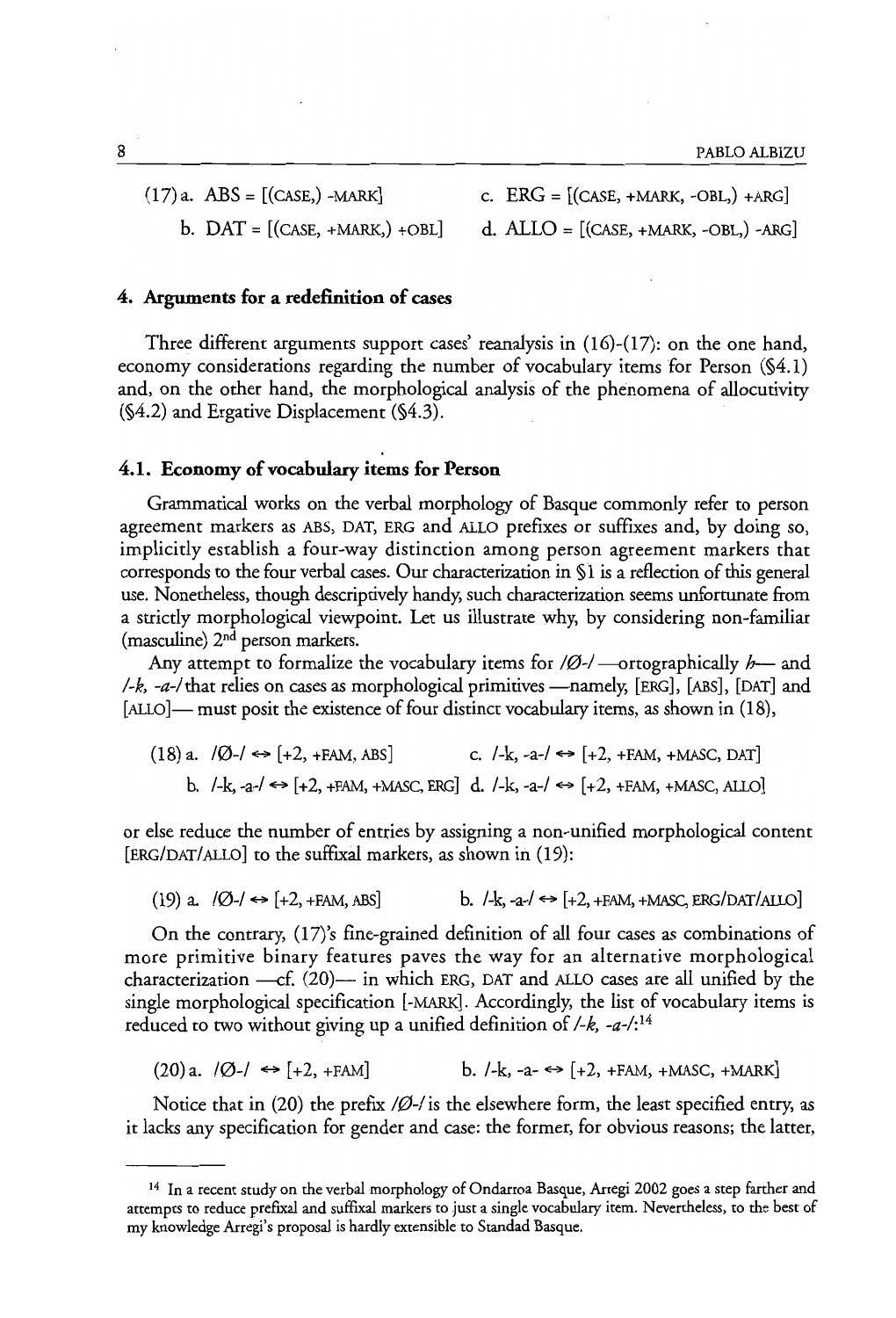for reasons that will become clear when we study the phenomenon of Ergative Displacement in §4.3.1S

Under the Distributed Morphology framework adopted in this article, the correct distribution of the vocabulary items in (20) will follow from the *Subset* and *Elsewhere Principles* (§2). On the one hand, the *Subset Principle* will restrict the insertion of */-k,*   $-a$ -/ to morphemes containing the relevant feature  $[+{\text{MARK}}]$  -that is, the ERG, DAT and ALLO cases in (17bcd), respectively— and will open the way to the insertion of the underspecified prefix /Ø-/ into (17a), the ABS node. However, the *Subset Principle* itself does not resolve  $(20a)$  and  $(20b)$ 's competion for their insertion into  $(17b-d)$ . The choice in favor of the suffixal markers  $\frac{1}{k}$ ,  $\frac{1}{4}$ , the most specific, will be determined by the *Elsewhere Principle.* 

In brief, a redefinition of cases in terms of clusters of binary features makes a simplified and coherent morphological definition of Basque vocabulary items for Person suitable with a significant —but yet empirically adequate— reduction in number.

# **4.2. Allocutivity**

A morphological system based on [ERG], [ABS], [DAT] and [ALLO] also falls short to describe basic aspects of the morphology of Basque allocutive forms. 16 Allocutivity is an instance of non-argumental agreement that refers to the addressee of the speech situation, provided that he or she is not a participant in the event expressed by the verb. Allocutives are always  $2<sup>nd</sup>$  person singular and are expressed by means of the suffixal agreement markers */-k, -a-/* and /~n, *-na-/* for masculine and feminine familiar adressees, respectively, and by /-zu-/ for non-familiar adressees -- this one only in nothern dialects.

Basque allocutivity is illustrated in (21). The two sentences in (21) convey identical meanings, but the allocutive form *naik* in (21b) adds the extra allocutive marker */-k/*  that marks the addressee to the neuter form *nau* in (21a):

- (21) a. Peruk ni kalean ikusi n-a-u Peru. ERG LABS street.in see.ASP ISG.ABS-CM-\*edun *"Peru has seen me in the street"* 
	- b. Peruk ni kalean ikusi n-a-0-i-k 1 SG.ABS-CM-\*edun-DF-ALLO<sub>M</sub> *"Peru has seen me in the street {male addressee}"*

Allocutive markers in Standard Basque are most often aligned after the DAT and modal markers —when present—, although they may also show a certain degree of mobility depending on tense (23a-b) and ERG argument's person/number (23c-d). The scheme in (22) summarizes their potential arrangements; likewise, some illustrative examples are provided in (23):

<sup>&</sup>lt;sup>15</sup> An analysis that takes suffixes, not prefixes, as elsewhere forms could reduce the number of vocabulary items and still hold on to [CASES] as primitives. Yet, the existence of phenomena like Ergative Displacement (§4.3) and dialectal Dative Displacement -- cf. Fernández 2002 and Fernández & Ezeizabarrena 2001- goes against it. See also footnote 22.

<sup>&</sup>lt;sup>16</sup> See Alberdi 1994, Euskaltzaindia 1995 and Oyharcabal 1993, among others.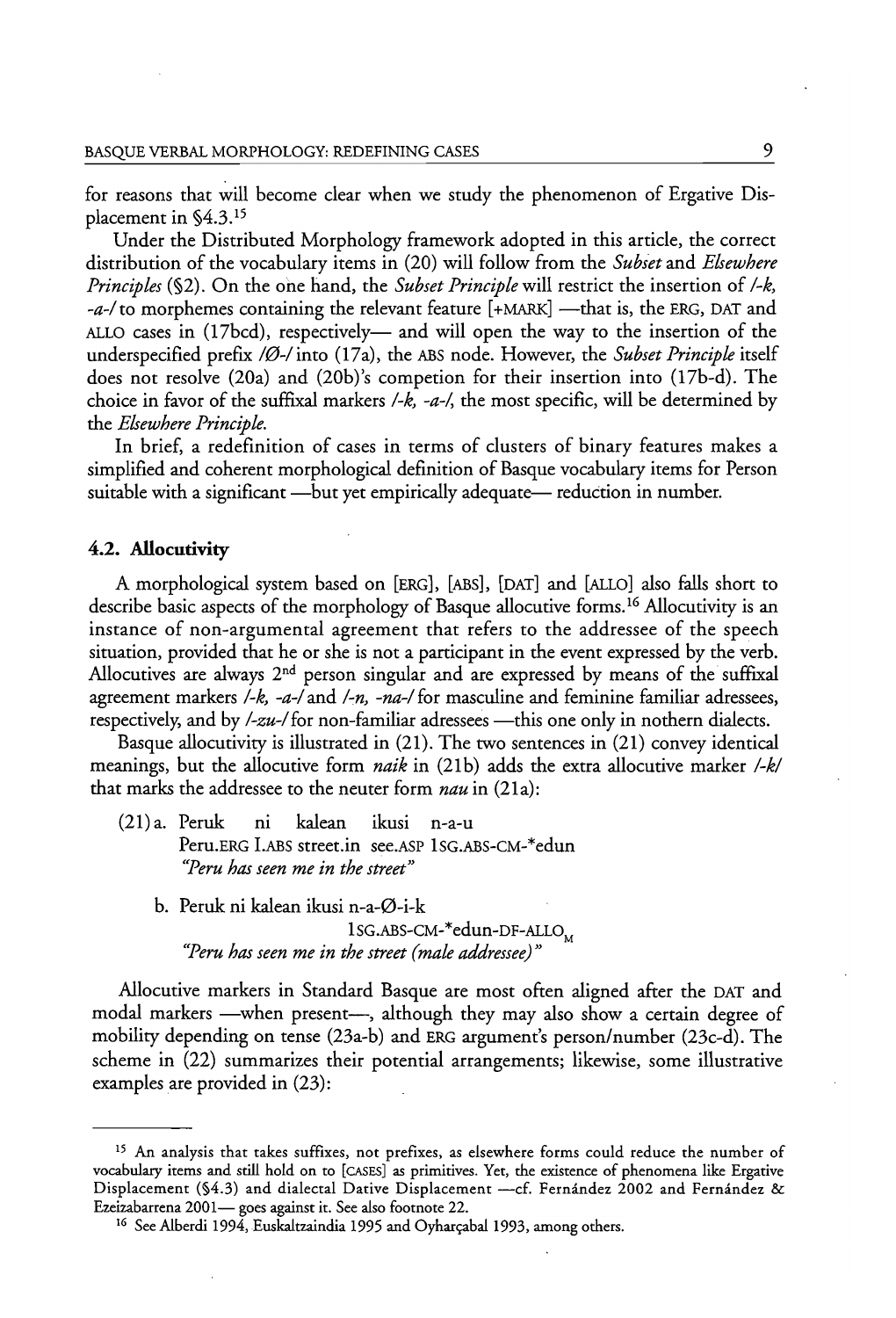10 PABLO ALBIZU

| (22) | $ + (ALLO) + DAT + MODAL + (ALLO) + ERG$<br>$/-te$ -/ (PL.ERG) + (ALLO)                    | $+$ TENSE                                 |
|------|--------------------------------------------------------------------------------------------|-------------------------------------------|
|      | (23) a. z-e-rama-ki-a-t<br>EPTH-CM-ST(carry)-DF-ALLO <sub>M</sub> -1SG.DAT                 | (ALLO-DAT)                                |
|      | b. z-e-rama-ki-da-a-n<br>EPTH-CM-ST(carry)-DF-1SG.DAT-ALLO,.PST                            | (DAT-ALLO-PST)                            |
|      | c. $z-i-e-za-i-o-ke-a-t$<br>EPTH-DF-CM-ST(*ezan)-DF-3sG.DAT-MOD-ALLO, -1sG.ERG             | (DAT-MOD-ALLO-ERG)                        |
|      | d. z-i-e-za-da-ke-te-a-n<br>EPTH-DF-CM-ST(*ezan)-1SG.DAT-MOD-PL.ERG-ALLO <sub>M</sub> -PST | (DAT-MOD-/-TE-/ <sub>FRC</sub> -ALLO-PST) |

# *4.2.1. Morphological properties of allocutivity*

Basque allocutives display complex morphological properties that vary according to their particular morphological environment. Thus, allocutives may exhibit properties that in each case we might characterize as ALLO proper, as ergative-like or even as dative-like. To begin with, distinctive ALLO properties are these markers' ability to trigger allomorphic alternations in present forms' epenthetic prefixes *(ld-I>lz-1)* and class markers (*I-a-/>/-e-/*) — though the latter is optional and subject to variation. These are in any event restricted to instances of  $3<sup>rd</sup>$  person ABS agreement. Both alternations apply to all non-auxiliary verbs (25); and in the particular case of the  $d$ -  $>$  z- alternation, also to the ABS-DAT-ERG forms of *\*edun* "to have" (24) and *\*ezan* "to have":

| $(24)$ a. d- $\varnothing$ - $\varnothing$ -i-o<br>EPTH-CM-ST(*edun)-DF-3SG.DAT | b. $z-\emptyset-\emptyset-i-\circ-k$<br>EPTH-CM-ST(*edun)-DF-3SG.DAT-ALLO <sub>M</sub> |
|---------------------------------------------------------------------------------|----------------------------------------------------------------------------------------|
| $(25)$ a. d-a-rama<br>$EPTH-CM-ST(bring)$                                       | b. z-a/e-rama-k<br>EPTH-CM-ST( $\text{bring}$ )-ALLO <sub>M</sub>                      |

In a typically ergative-like behavior, the addition of an allocutive morpheme may also determine auxiliary selection. Auxiliary selection is defined in the language in terms of the feature [±ERG] feature, that is, by the presence or absence of the feature [±ERG] in the verbal morphological complex.<sup>17,18</sup> Allocutives may trigger auxiliary alternations, although the phenomenon is limited to allocutive forms of *izan* "to be" and only in its ABS conjugation (26), not with ABS-DAT forms (27):19

| $(26)$ a. n-a-iz |                                                         | $b.$ n-a-u- $k$                                           |
|------------------|---------------------------------------------------------|-----------------------------------------------------------|
|                  | 1SG.ABS-CM-ST(izan)                                     | 1SG.ABS-CM-ST(*edun)-ALLO <sub>M</sub>                    |
|                  | $(27)$ a. n-a-tza-i-o<br>1sG.ABS-CM-ST(izan)-DF-3sG.DAT | $b.$ n-a-tza-i-o-k<br>1SG.ABS-CM-ST(izan)-DF-3SG.DAT-ALLO |

<sup>&</sup>lt;sup>17</sup> See footnote 4.

<sup>&</sup>lt;sup>18</sup> This characterization will be refined as we proceed in §§ 4.2.3 and 4.3.2.2.

<sup>19</sup> See footnote 34.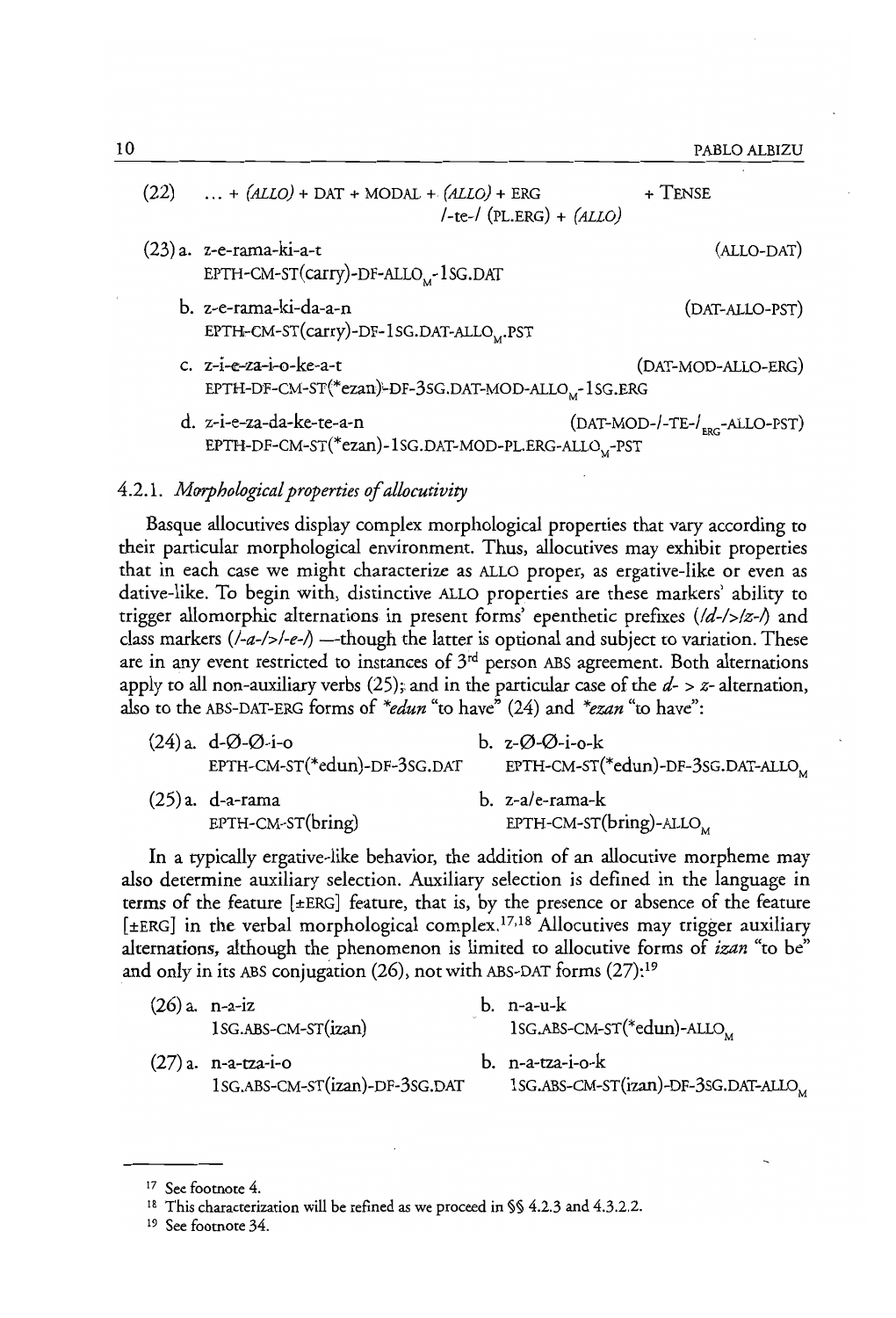It should be clear, however, that this morphological property does not fully equate ergative-like ALLO markers and *true* ERG markers, as the two of them show divergent patterns as regards Ergative Displacement. As shown in (28)-(29), the past forms corresponding to neuter (28a) and allocutive (29a) *duk* differ as to the realization of their 2nd person agreement marker: the ERG argument is marked by the prefix *h-* (28b), a typical instance of Ergative Displacement, while allocutivity sticks to its suffixal realization, in this case */-a-/* (29b):20

| (28) a. d-Ø-u-k                     | b. $h$ - $\varnothing$ -u-en                  |
|-------------------------------------|-----------------------------------------------|
| EPTH-CM-ST(*edun)-2sG.M.NONFAM.ERG  | 2sG.NONFAM.ABS <sub>F</sub> -CM-ST(*edun)-PST |
| (29) a. d-Ø-u-k                     | b. $z-\emptyset$ -u-a-n                       |
| EPTH-CM-ST(*edun)-ALLO <sub>M</sub> | $EPTH-CM-ST(*edun)-ALLO$ <sub>M</sub> -PST    |

Finally, like DAT agreement, allocutives may also trigger the insertion of a dative flag (OF) -in particular, */-i-/-* into the verbal complex. The phenomenon is very restricted: it only applies to allocutive forms of ABS-ERG *\*edun* "to have" (31 b), in which case the verb stem will display the /-u-/ >/- $\varnothing$ -/ alternation also characteristic of neuter ABS-DAT-ERG forms of *\*edun* "to have" (30b):21

| $(30)a$ . d-Ø-it-u<br>EPTH-CM-PL.ABS-ST(*edun) | b. $d-\emptyset-\emptyset$ -i-zki-o<br>EPTH-CM-ST(*edun)-DF-PL.ABS-3SG.DAT |
|------------------------------------------------|----------------------------------------------------------------------------|
| $(31)$ a. d-Ø-it-u<br>EPTH-CM-PL.ABS-ST(*edun) | b. d-Ø-it-Ø-i-k<br>EPTH-CM-PL.ABS-ST( $*$ edun)-DF-ALLO <sub>M</sub>       |

Again, dative-like ALLO markers are not fully like *true* DAT markers either. Note that the allocutive form *ditik* in (31b) shows the plural marker */-it-/* characteristic of nondative contexts and fails to display or trigger the expected */-it-/* > */-zki-/* alternation found with canonical DAT agreement -namely, *dizkio* in (30b).

# *4.2.2. A problem: the morphological analysis of allocutive forms* of\*edin *'to be"*

Bearing all this in mind, a morphological analysis relying on cases as morphological primitives faces a problem as simple as characterizing the suffix */-k/* in *daitekek,* a 3rd person potential allocutive form of the verb *\*edin* "to be":

| $(32)$ a. d-a-i-te-ke      | b. d-a-i-te-ke-k                            |
|----------------------------|---------------------------------------------|
| EPTH-CM-ST(*edin)-FUT-MOD. | EPTH-CM-ST(*edin)-FUT-MOD-ALLO <sub>M</sub> |

The allocutive form *daitekek* in (32b) observes none of the morphological properties just observed in the previous section and respectively identified as ALLO proper, ergativelike and dative-like. That is, it shows no */d-/* > */z-/* nor */-a-/* > */-e-/* alternation, triggers no auxiliary shift and, finally, carries no dative flag insertion. In a morphological system built upon primitives such as [ALLO], [ERG] and the like, this amounts to saying that the

<sup>20</sup> See section 4.3.

<sup>&</sup>lt;sup>21</sup> Euskaltzaindia 1987 analyzes /-i-/ as an allomorph of the verb stem, instead of as a dative flag. This does not weaken our argumentation, because in that case the dative-like nature of the ALLO would then be manifested by the /-u-/ > /-i-/ stem alternation itself.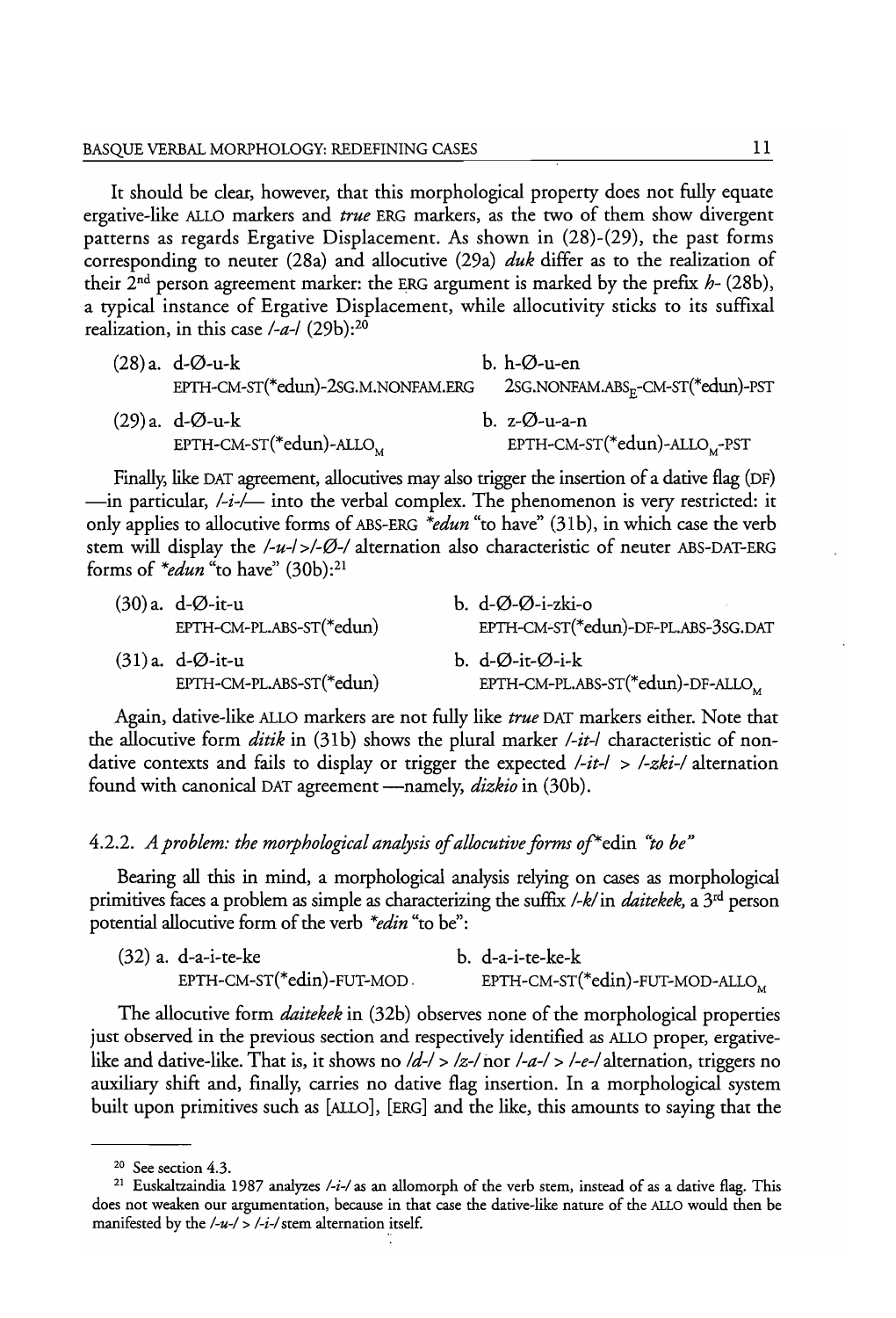ALLO morpheme realized as *I-kl* in *daitekek* is morphologically neither [ALLO], [ERG] nor [DAT]. And the only remaining option, [ABs], can also be readily excluded because of its suffixal, not prefixal, realization. Likewise, a deletion-rule dispensing with its initial [ALLO] morphological specification would not work either, as it would also activate the insertion of the prefix, the elsewhere form, that is, an incorrect result. 22 How do we then define the ALLO morpheme?

## *4.2.3. The morphological analysis of allocutive forms* of\*edin *"to be"; a solution*

A more suitable explanation of the data calls for an enriched theoretical apparatus. In this article, this is achieved by virtue of the decomposition of cases postulated in (17) along with the vocabulary items in (20). These are repeated next for convenience:

| $(33)$ a. ABS = [(CASE,) -MARK]                        | c. $ERG = [(CASE, +MARK, -OBL,) + ARG]$<br>b. $DAT = [(CASE, +MARK,) + OBL]$ d. $ALLO = [(CASE, +MARK, -OBL,) - ARC]$ |
|--------------------------------------------------------|-----------------------------------------------------------------------------------------------------------------------|
| $(34)$ a. $/\emptyset$ - $/\leftrightarrow$ [+2, +FAM] | b. $/-k$ , $-a-/- \rightarrow (+2, +FAM, +MASC, +MARK)$                                                               |

Under these premises, all the morphological properties of the ALLO morpheme in *daitekek* will be accounred in a straightforward manner by applying a simple deletionrule that just eliminates the ALLO node's terminal feature [-ARG]:

 $(35)$  [+MARK, -OBL, -ARG]  $\rightarrow$  [+MARK, -OBL] in env. [III] + ... +

For reasons that I will not explain here and that have to do with the allomorphy of class markers, the contextual specification [Ill] refers to a particular verb class that comprises the four auxiliary verbs of Basque: *izan* "to be", *\*edin* "to be", *\*edun* "to have" and *\*ezan* "to have". Nonetheless, (35) only targets ABS forms of *izan* and *\*edin,* while the remainder fall out of (35) because of the previous application of other rules. Readers interested in the details might take a look at Albizu 2001b.

To begin with, the lexical insertion of the suffixal marker *I-kl* is dictated by the *Elsewhere Principle.* the ALLO node specified as [+MARK, -OBL] meets the conditions for the insertion of both vocabulary items, but the most specific *I-kl* wins because of its extra feature [+MARK]. The absence of dative flags also results from the ALLO morpheme's feature content itself, as dative flags' insertion is only activated by the feature [+OBL], namely by *true* DATs. The following redundancy-rule for dative flag insertion was proposed in Albizu 2001a-b. Obviously, the ALLO node, specified as [-OBL], is unable to trigger (36):

 $(36)$  [+OBL]  $\rightarrow$  [ \_\_, DATIVE FLAG]

Like dative flag insertion, *\*edin* forms' failure to undergo auxiliary alternations is determined by the feature content of the ALLO morpheme, provided that we assume the following two vocabulary items for *\*edin* "to be" and *\*ezan* "to have". The contextual

 $22$  Again, one might be tempted to save this line of analysis by reversing my proposal on vocabulary items in §4.1, so that suffixes, not preftxes, would then be viewed as elsewhere forms. This approach would make the properties of *daitekek* compatible with the insertion of */-k/by* simply deleting the [ALLO] specification of the aIlocutive morpheme. Nevertheless, the elsewhere narure of preftxes seems uncontroversial to me (c£ footnote 15 and §4.3).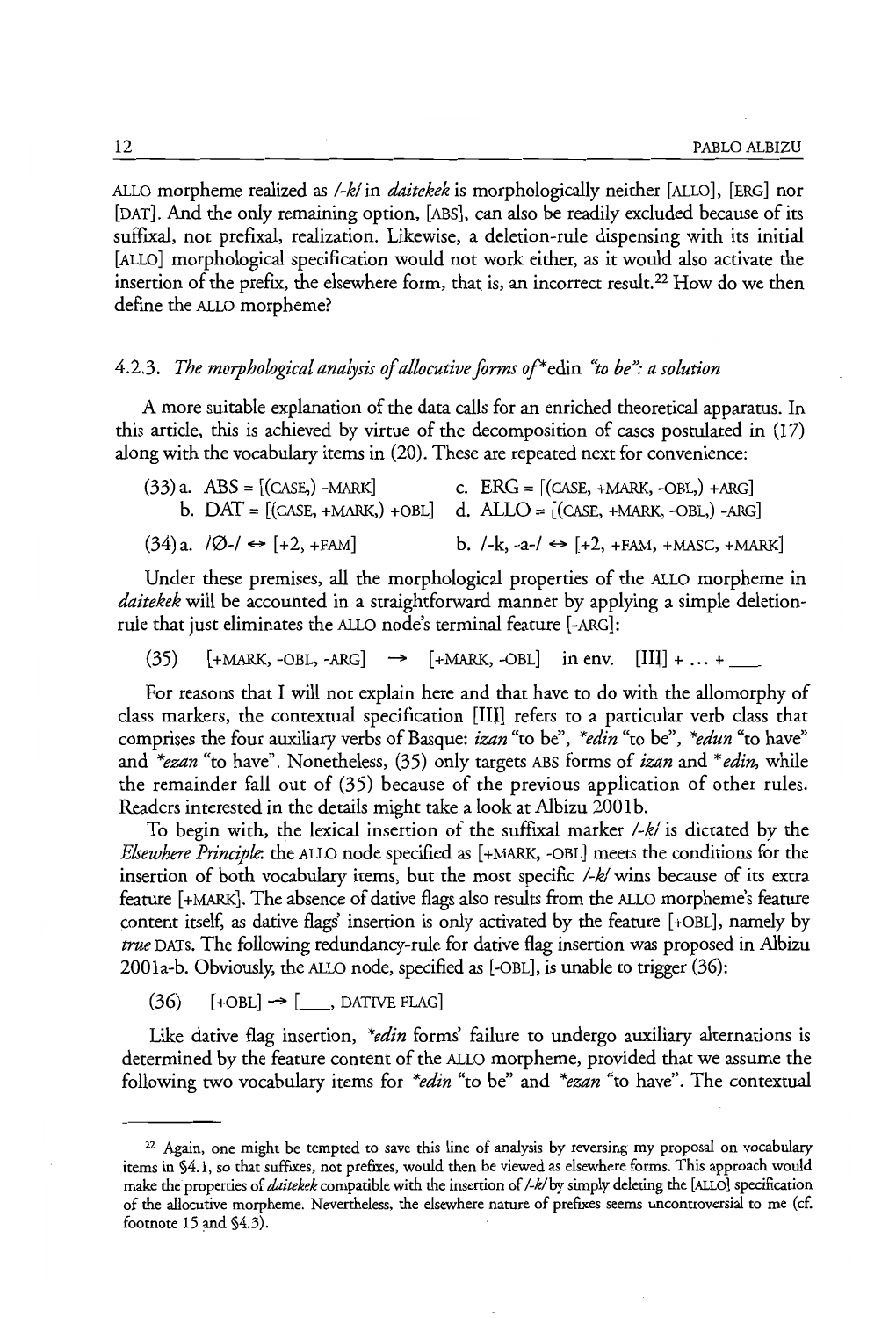specification [MOD] is aimed to single them out from *\*izan* "to be" and *\*edun* "to have", respectively:<sup>23</sup>

 $(37)$ a. /\*edin/ [V] in env.  $\frac{\text{...}}{\text{...}}$  + ... + [MOD]<br>[V] in env.  $\frac{\text{...}}{\text{...}}$  + ... + [MOD] b. *I\*e:zan/*   $\leftrightarrow$ in env.  $\frac{1}{\sqrt{1 + \text{A}}R}$  + ... +  $[\text{MOD}] + [\text{A}RG]$ 

As a result of (35), the insertion of the vocabulary item *I\*ezanl* in (b) into the [V] morpheme violates the *Subset Principle* (§2). Since the ALLO morpheme is only specified as [-OBL] and lacks [+ARG], it will fail to provide the adequate morphological environment for *I\*ezanl-'s* insertion. Accordingly, the less specified *I\*edinl* in (a) will be inserted into the [V] morpheme.

Two morphological properties remain to be accounted for, namely, present forms' lack of alternation regarding epenthetic prefixes *(ld-I* > *Iz-/)* and class markers *(/-a-I> I-e-/).* Under this system, both properties are captured by making the two of them contingent upon the feature [-ARG] erased by the rule in (35). In the case of epenthetic prefixes, this is so because the vocabulary item *Iz-I* in (38) requires the contextual presence of [-ARG] for its insertion:

 $(38)$  /z-/  $\leftrightarrow$  [EPENT] in env.  $+ ... + [-ARG]$ 

As for class markers, this time the effect comes in an indirect way, as the rule in (35) undoes the conditions for the application of a preliminary rule that sets the grounds for the right lexical insertion. The technical details are intricate and tedious. Pressured by space constraints, here I will spare the reader the specifics and I will just refer him to Albizu 2001a-b.

#### 4.3. Ergative **Displacement**

The term *Ergative Displacement* (ED) designates a morphological phenomenon<sup>24</sup> whereby, under particular conditions, sentential ERG arguments are cross-referenced on the verb by the set of prefixal person markers rather than by the regular set of person suffixes. ERG arguments' verbal agreement markers thus surface on the left edge of the inflected verbal form, *displaced* from their regular position.25 An illustrative example is provided in (39) by the contrast between *I-k/* in *duk,* the regular agreement pattern, and */h-/* in *huen*, the corresponding instance of ED:

(39) Hi-k  $d-\varnothing$ -u-k / h- $\varnothing$ -u-en Thou.ERG EPTH-CM-ST(\*edun)-2SG.FAM.MASC.ERG 2SG.FAM.ABS.-CM-ST(\*edun)-PST *"You (fam. masc.) have it / You (fam. masc.) had it"* 

<sup>&</sup>lt;sup>23</sup> Compare these vocabulary items with those of *izan* "to be" and *\*edun* "to have" in § 4.3.2.2. Their differing case-specifications will be crucial to explain the distinct pattern of *izan* "to be" and *\*edin* "to be» as regards auxiliary alternation in allocutive forms.

*<sup>24</sup> Ergative Displacement* surfaces as a morphological phenomenon. However, it is a still open issue whether ED is syntactic or morphological at a deeper level, beyond appearances. On this, see Albizu 1995, Albizu & Eguren 2000, Eguren 1995, Fernandez 1999, Fernandez & Albizu 2000, Laka 1993 and Rebuschi 1999, among others.

<sup>25</sup> The term *Ergative Displacement* was first cast by Laka 1993 and latter adopted by subsequent work. In addition to the descriptive observation, Laka's motivation for the term was also theoretical.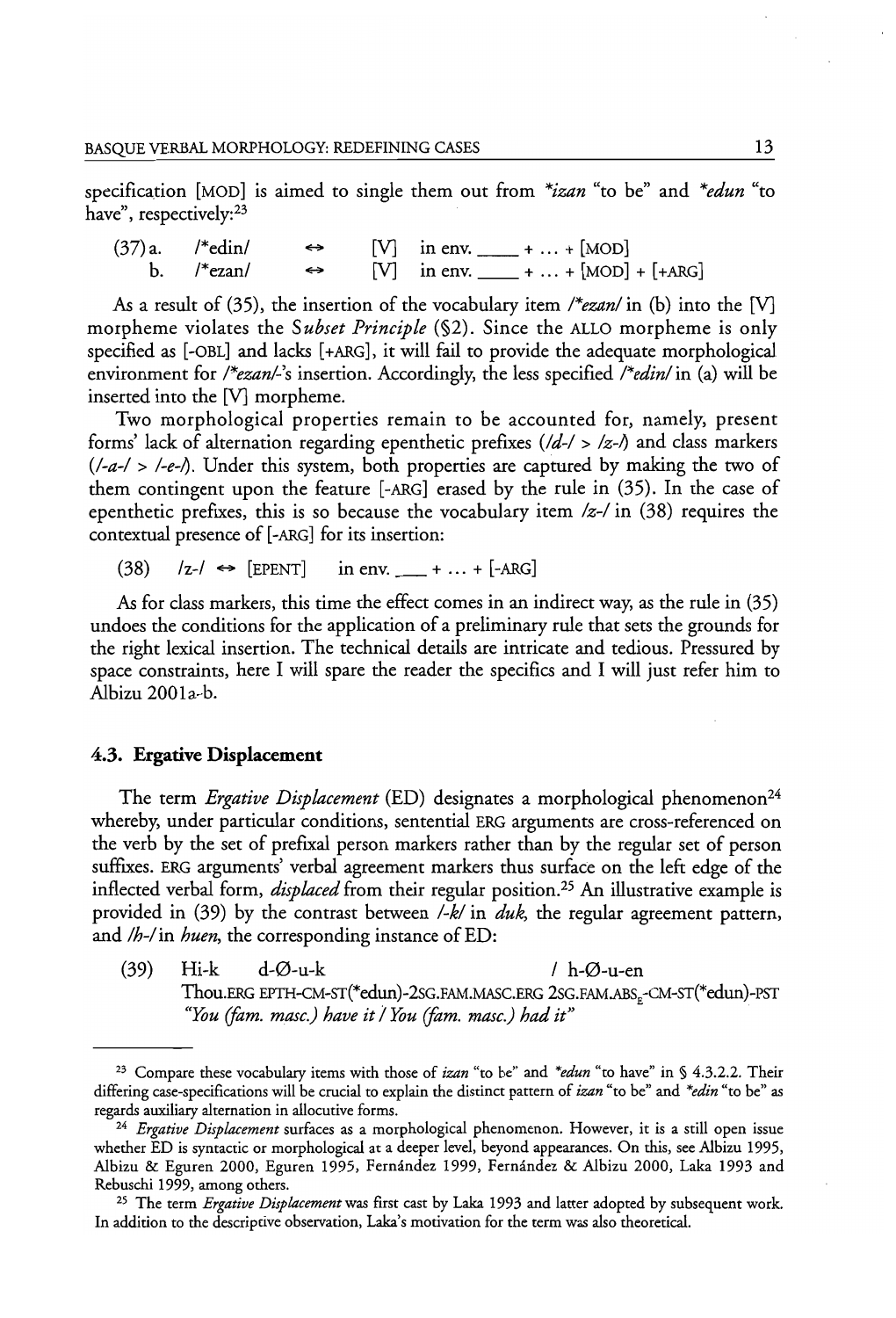In Standard Basque, three different conditions must come together for ED to apply. In the first place, tense has to be either past (40b) or irrealis (40c), two morphological contexts uniformly characterized as [-PRES] on independent grounds  $-c$ f. (40);<sup>26</sup> second, ABS agreement must be  $3<sup>rd</sup>$  person or be absent altogether --cf. (41); and last, ERG agreement must be 1<sup>st</sup> or  $2<sup>nd</sup>$  person ---cf. (42):

| $(40)$ a. d- $\varnothing$ -u-k<br>EPTH-CM-ST(*edun)-2SG.FAM.MASC.ERG | $b. h - \varnothing$ -u-en<br>2SG.FAM.ABS <sub>F</sub> -CM-ST(*edun)-PST |
|-----------------------------------------------------------------------|--------------------------------------------------------------------------|
| c. $h-\varnothing$ -u<br>2SG.FAM.ABS <sub>F</sub> -CM-ST(*edun)       |                                                                          |
| $(41)$ a. n-ind(e)-rama-a-n<br>1sG.ABS-CM-bring-2sG.FAM.MASC.ERG-PST  | b. h-e-rama-n<br>2sG.FAM.ABS <sub>F</sub> -CM-ST(bring)-PST              |
| $(42)$ a. z- $\varnothing$ -u-te-n<br>EPTH-CM-ST(*edun)-PL.ERG-PST    | $b. h-Ø-$ u-en<br>2SG.FAM.ABS <sub>r</sub> -CM-ST(*edun)-PST             |

Finally, notice that the latter two agreement conditions combined together do not suffice by themselves to trigger ED-effects on imperative forms:

 $(43)$   $\varnothing$ -e-za-k EPTH-CM-sT(\*ezan)-2sG.FAM.MASC.ERG

#### *4.3.1. {CASES} as primitives: two flawed analyses of ED*

Under a DM-analysis that takes [ERG], [ABS], [DAT] and [ALLO] as morphological primitives, two different avenues could be explored for ED: on the one hand, a restructuring-analysis and, on other hand, a deletion-approach. As I will show next, none of them provides a satisfactory analysis of the phenomenon.

#### *4.3.1.1. ED as a restructuring-rule*

A prompt option for the analysis of ED is to view it as a restructuring-rule that turns the initial [ERG] specification of the ERG morpheme into [ABS].

This would license the insertion of person prefixal markers, no matter their morphological characterization as [ABS] prefixes or as elsewhere prefixes -that is, lacking any specification for [CASE]. Such a rule is illustrated in (44), where the morphological environment details the three conditions required for its application, namely, a  $3^{rd}$  person (or [-PART(icipant)]) ABS morpheme, a  $1^{st}$  or  $2^{nd}$  person (or [+PART (icipant)]) ERG morpheme and a non-present tense:

 $(44)$  [ERG]  $\rightarrow$  [ABS] in env. [ABS, -PART] + ... [, +PART] + [-PRES]<sup>27</sup>

<sup>26</sup> In particular, based on the allomorphy of class markers.

<sup>&</sup>lt;sup>27</sup> Notice that  $(44)$  —and also  $(46)$  later in the text, for that matter-- would have a direct effect on auxiliary selection in Basque, as it would rule [+ERG] auxiliaries out, contrary to facts. To solve the problem, the application of  $(44)$  -and  $(46)$ - must be ordered after the lexical insertion into the V morpheme.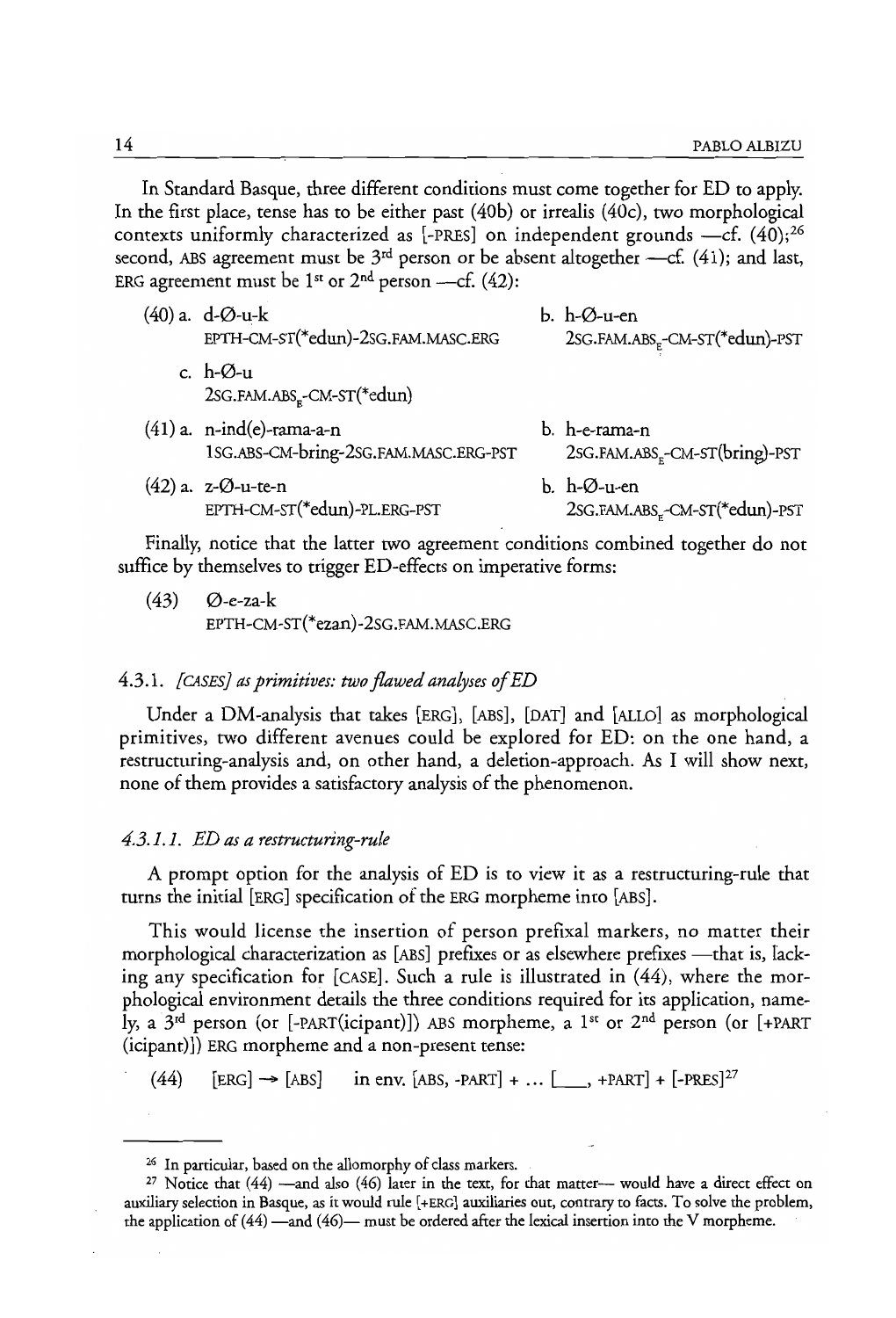However, this analysis faces empirical problems.<sup>28</sup> Although the rule in (44) makes *displaced ergatives* and *true* ABS morphemes equal, they still behave differently as regards the allomorphy of plural markers. As it turns, *true* ABS morphemes convey the insertion of so-called ABS plural markers *(I-z-,-it-,-zki-,-tza-,-de-,-ra-,-u-I)* -see (5) in §1-, while *displaced ergatives* take the idiosyncratic plural marker */-en-/*.<sup>29</sup> Compare (45a) to (45b):

| (45) a. g-a-rama-tza        | b. g-en-e-rama-n                    |
|-----------------------------|-------------------------------------|
| 1PL.ABS-CM-ST(bring)-PL.ABS | $1PL.ABSF-PL.ABSF-CM-ST(bring)-PST$ |

The rule in (44) thus turns out too powerful in the light of the contrast in (45).

### *4.3.1.2. ED as a deletion-rule*

As an alternative to the restructuring-approach, ED could be analyzed as a rule that simply takes the [ERG] specification of the ERG node off, as formulated in (46):

 $(46)$  [ERG]  $\rightarrow$  [] in env. [ABS, -PART] + ... [, +PART] + [-PRES]

Again, (46) would preclude the insertion of the suffixal vocabulary items for Person into the ERG node and would license the insertion of the prefixal markers, this time necessarily lacking any specification for [CASE]. The problem to this second approach is brought by allocutive past forms of ABS *izan* "to be", in particular by *zuan.* The relevant contrast is the one in (47). *Zen* in (47a) is the 3rd person past form of ABS *izan* "to be", and *zuan* in (47b), its corresponding allocutive form:

| $(47)$ a. z- $\varnothing$ - $\varnothing$ -en <sup>30</sup> | b. $z$ - $\varnothing$ -u-a-n            |
|--------------------------------------------------------------|------------------------------------------|
| EPTH-CM-ST(izan)-PST                                         | EPTH-CM-ST(*edun)-ALLO <sub>v</sub> -PST |

Two conflicting morphological properties coincide in *zuan* that put a [cASEs]-based approach to the test. On the one hand, the allocutive marker triggers the unexpected occurrence of the ERG auxiliary *\*edun* "to have", a typical ergative-like property. On the other hand, the allocutive marker fails to undergo ED, a non-ergative property. Under a morphological analysis that takes [CASES] as primitives, the two contradictory properties can only be handled by ordering rules, and in particular by ordering restructuringrules. Thus, a first restructuring-rule will turn the initial [ALLO] feature of the ALLO node into [ERG], so opening the way to the insertion of *\*edun* "to have". Once the verb is inserted, a second restructuring-rule must undo the effects of the former and turn the now [ERG] feature of the ALLO node back into [ALLO] in order to block ED, namely (46).

<sup>28</sup> This argument was first presented in Albizu & Eguren 2000.

<sup>29</sup>It is quite controversial that */-en-/* be a plural marker in Standard Basque. From a diachronic viewpoint, that is dearly not the case. But from a synchronic perspective, the systematicity of the contrast between (1<sup>st</sup> and 2<sup>nd</sup> person) singular and plural froms -- that is,  $n-u-en$  '1SG.ABS-ST(\*edun)-PST' vs. *g-en-u-en* '1PL.ABS-PL.ABS-ST(\*edun)-PST'- seems to point out in that direction, especially if we put this fact together with the systematic cooccurrence of Basque plural ABS person prefixes and indepent plural markers (cf. (5) in §1). Be that as it may, the contrast in  $(45)$  --and, therefore, also my point in the text- holds regardless of the morphological analysis of *I-en-/.* 

<sup>&</sup>lt;sup>30</sup> /z-/ is analyzed as an epenthetic prefix in parallelism to z-i-Ø-r-en 'EPTH-CM-ST(\*izan)-PL.ABS-PST'. Nonetheless, it could also be treated as an allomorph of the verb on the basis of *n-int-z-en* 'lSG.ABS-CM-ST *(\*izan)-*PST'.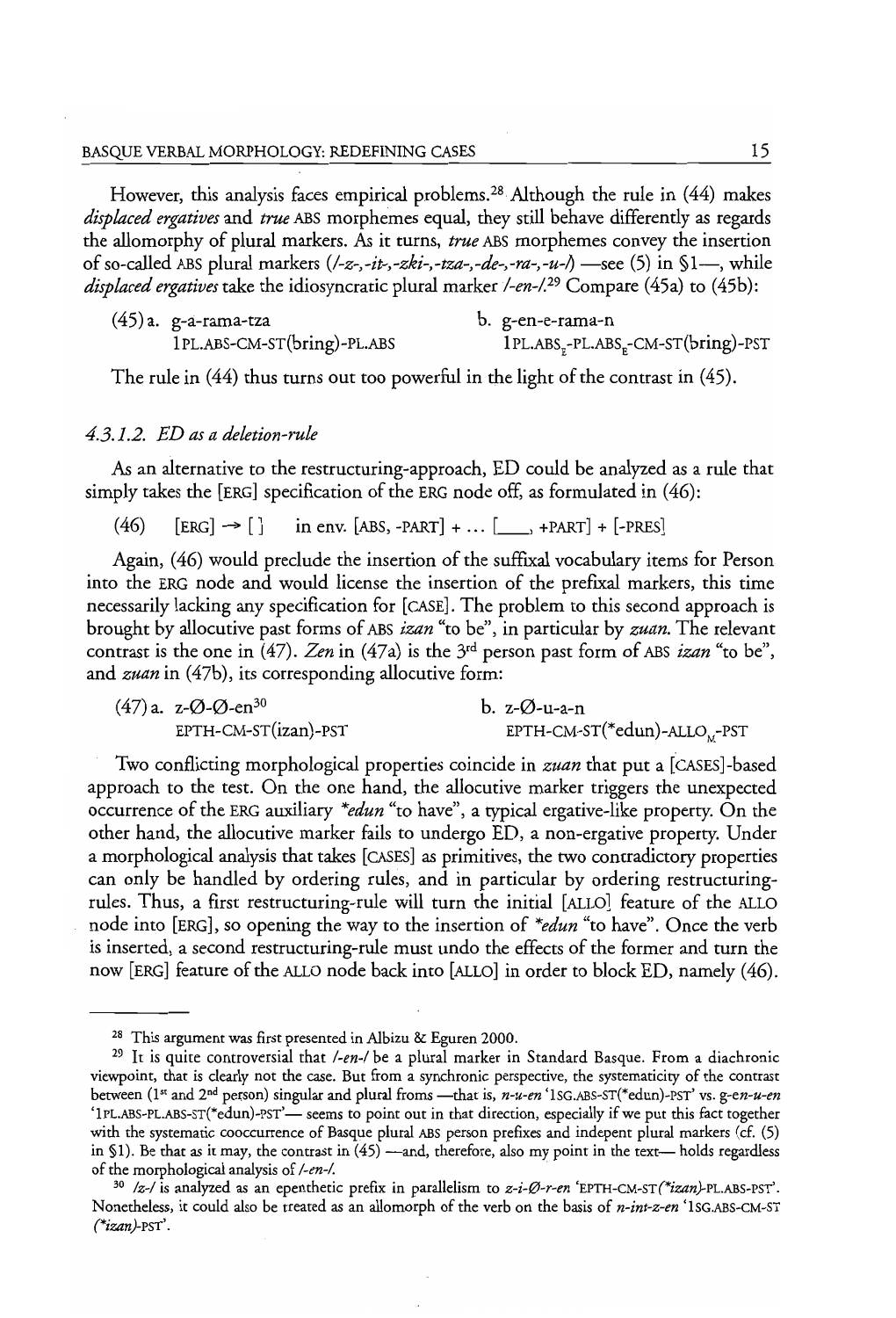However, although descriptively correct, the morphological analysis of *zuan* in terms of [ALLO]'s return trip to [ERG] is not particularly elegant nor appealing.

#### *4.3.2. An alternative: a fine-grained definition of cases*

Much better suited to handle the above ED-facts is a theory like the one I have presented in §3 that relies on a fine-grained definition of cases in Basque. Indeed, the system turns out much more flexible in order to bring the problematic examples like *generaman* in (45) and *zuan* in (47) that display mixed morphological properties into terms. On the basis of our redefinition of cases in (17) and repeated in (33), the phenomenon of ED is recast as a deletion-rule that prunes the ERG node's initial [CASE, +MARK, -OBL, +ARG] morphological structure and reduces it to the feature [CASE]. The rule is formulated in (48):

 $(48)$  [CASE, +MARK, -OBL, +ARG]  $\rightarrow$  [CASE] in env. [-MARK, -PART] + ... + [, , +PART] + [-PRES]

Provided that the vocabulary items for familiar 2<sup>nd</sup> person (masculine) are those in (34), now repeated in (49), the *displacement* effect is readily accounted for. In accordance with the *Subset Principle* (§2), the elimination of the [+MARK] feature by (48) will rule the suffix  $\frac{\ell}{k}$  in (49b) out and will open the way to the prefix  $\frac{\ell}{\ell}$ -/in (49a).

 $(49)$ a.  $|0\rangle$   $\leftrightarrow$  [+2, +FAM] b.  $|-k$ , -a- $\leftrightarrow$  [+2, +FAM, +MASC, +MARK]

I should add that, for this analysis to work, (48) must be ordered after the insertion of the verb stem, namely, the auxiliary *\*edun* "to have". This minimal ordering is required to ensure that the right auxiliary—that is, the  $[+ERG]$  auxiliary— will be selected despite the effects of (48). We will come back to this in  $\S4.3.2.2$ . --cf. also footnote 33.

#### *4.3.2.1. ED and plural markers*

The distinct plural allomorphy associated to *true* ABS prefixes and to *displaced ergatives* -that is, *I-tza-/* in *garamatza* vs. *I-en-I* in *generaman,* respectively- also follows from (48). Crucially, the morphological content of the ERG node coming out of the ED-rule ([CASE]) differs from that of the ABS node ([-MARK]). Therefore, we just need the two vocabulary items in (50) to make our account of the facts complete:

 $(50)$  a. /-tza-/  $\Leftrightarrow$  [PL] in env. /eraman/ + ... + [-MARK,  $\Box$ ]<sup>31</sup> b. /-en-/  $\Leftrightarrow$  [PL]

In (50), the *true* ABS plural marker *I-tza-I* includes the feature [-MARK] in its very close morphological context, while *I-en-I* is the elsewhere pluralizer, unspecified for case. Accordingly, in instances of ED the *Subset Principle* rules */-tza-/* out because its contextual [-MARK] specification is missing under the ERG node and thus forces the insertion of *I-en-/.* 

<sup>31</sup> For simplicity's sake, I limit *itza-Is* morphological environment only to forms of *eraman* "co bring". However, the list of verbs making use of */-tza-/* as their ABS plural marker also includes *ibili* "to walk", *ekarri*  "to bring", *erabili* "to use" and *eroan* "to carty". Parallel vocabulary items are also posited for other *true* ABS plural markers like /-it-, -zki-, ... / in Albizu 2001a.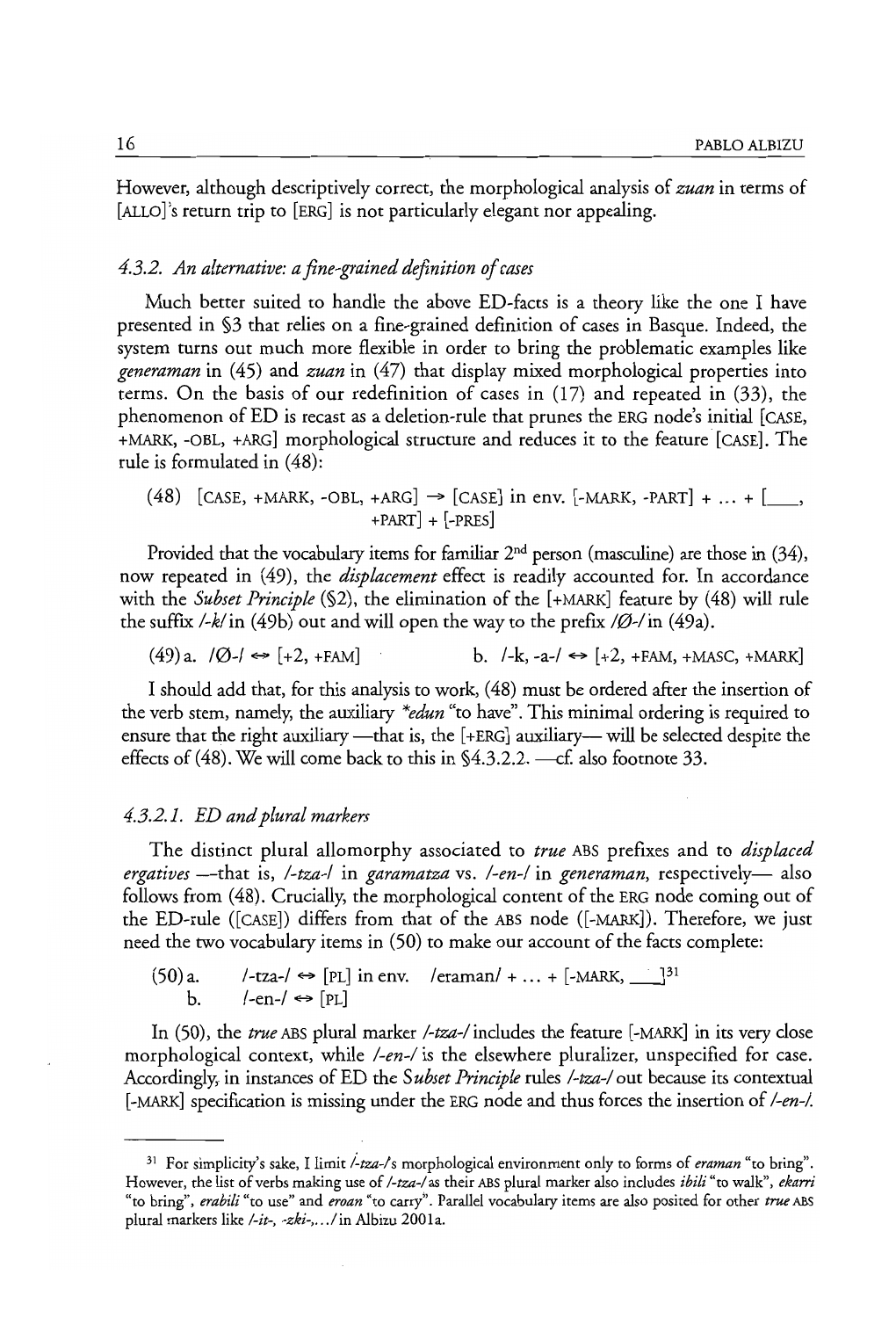The opposite result will be obtained, however, as regards their insertion into the ABS node: although now the two vocabulary items qualify for insertion, the *Elsewhere Principle* comes into play and gives precedence to the most specific *I-tza-Iover I-en-/.* 

## *4.3.2.2. ED and allocutivity*

Our system also derives the conflicting morphological properties of the allocucive form *zuan* in  $(47)$  —that is, the unexpected insertion of the ERG auxiliary *\*edun* "to have" and its lack of ED-effects- in a natural way, without serial loops. To begin with, the effects of ED are neutralized in allocutive forms by virtue of our own redefinition of ALLO case as [CASE, +MARK, -OBL, -ARG]. Thus, the deletion-rule in (48) for ED, that only targets [+ARG] morphemes, may not apply to it because of its opposite [-ARG] specification.<sup>32</sup>

In its turn, the analysis of the auxiliary alternation triggered by the ALLO node also profits from our redefinition of cases. Indeed, a full account of the fact will simply require a fine-grained definition of *izan* "to be" and *\*edun* "to have" along the lines defended in this article. In particular, both auxiliaries' traditional characterization in terms of [±ERG] is recast as illustrated in (51). In (51), *\*edun* "to have" becomes a [-OBL] auxiliary, while *izan* "to be" is the elsewhere vocabulary item:

(51)a /izan/  $\leftrightarrow$  [V] b. /\*edun/  $\leftrightarrow$  [V] in env. \_\_\_ + ... + [-OBL]

Given (51), the ALLO node provides the contextual specification  $[-OBL]$  that /\**edun*/s insertion into [v] would require to abide by the *Subset Principle.* Accordingly, the choice between (51a) and (SIb) will be dictated by the *Elsewhere Principle,* which will favor the insertion of *I\*edunl* over that of *lizan/. 33,34* 

### **5. Conclusion**

Considerations on the economy of vocabulary items for Person and on allocutivity and Ergative Displacement have underscored the methodological as well as empirical limitations of a morphological analysis of Basque finite verbs that exclusively relies on [ABS], [OAT], [ERG] and [ALLO] features. This article's argumentation has been framed

<sup>33</sup> See footnote 23.

1SG.ABS-CM-ST(izan)-DF-3SG.DAT 1SG.ABS-CM-ST(izan)-DF-3SG.DAT-2ALLO<sub>M</sub>

<sup>&</sup>lt;sup>32</sup> For concreteness' sake, I should note that in this case the ALLO node undergoes the same deletion-rule earlier proposed in (35) for *\*edin* "to be" ---cf. §4.2.3- that gets rid of its terminal feature [-ARG]. That rule is now repeated in (i):

<sup>(</sup>i)  $[+MARK, -OBL, -ARG] \Leftrightarrow$   $[+MARK, -OBL]$  in env.  $[III] + ... +$ 

This much is needed in order to account for the absence of the  $\frac{1}{d-1}$  >  $\frac{1}{z-1}$  alternation in the corresponding present allocutive form  $d$ -Ø-u-k 'EPTH-CM-ST(\*edun)-ALLO<sub>M</sub>' ---cf. also §4.2.3. In any event, the application of (i) does not interfere with our account in the text.

<sup>&</sup>lt;sup>34</sup> The reader should be aware, however, that a full morphological analysis of allocutivity requires further concretion. For instance, an extra rule is independently needed in the system in order to block auxiliary alternations in the allocutive forms of neuter ASS-OAT *izan* "to be", that is, the pattern in (i): (i) a. *n-a-tza-i-o* b. *n-a-tza-i-o-k* 

See Albizu 2001b for details. Such a rule also turns out unavoidable under the [CASES]-based approach discussed in §4.3.1.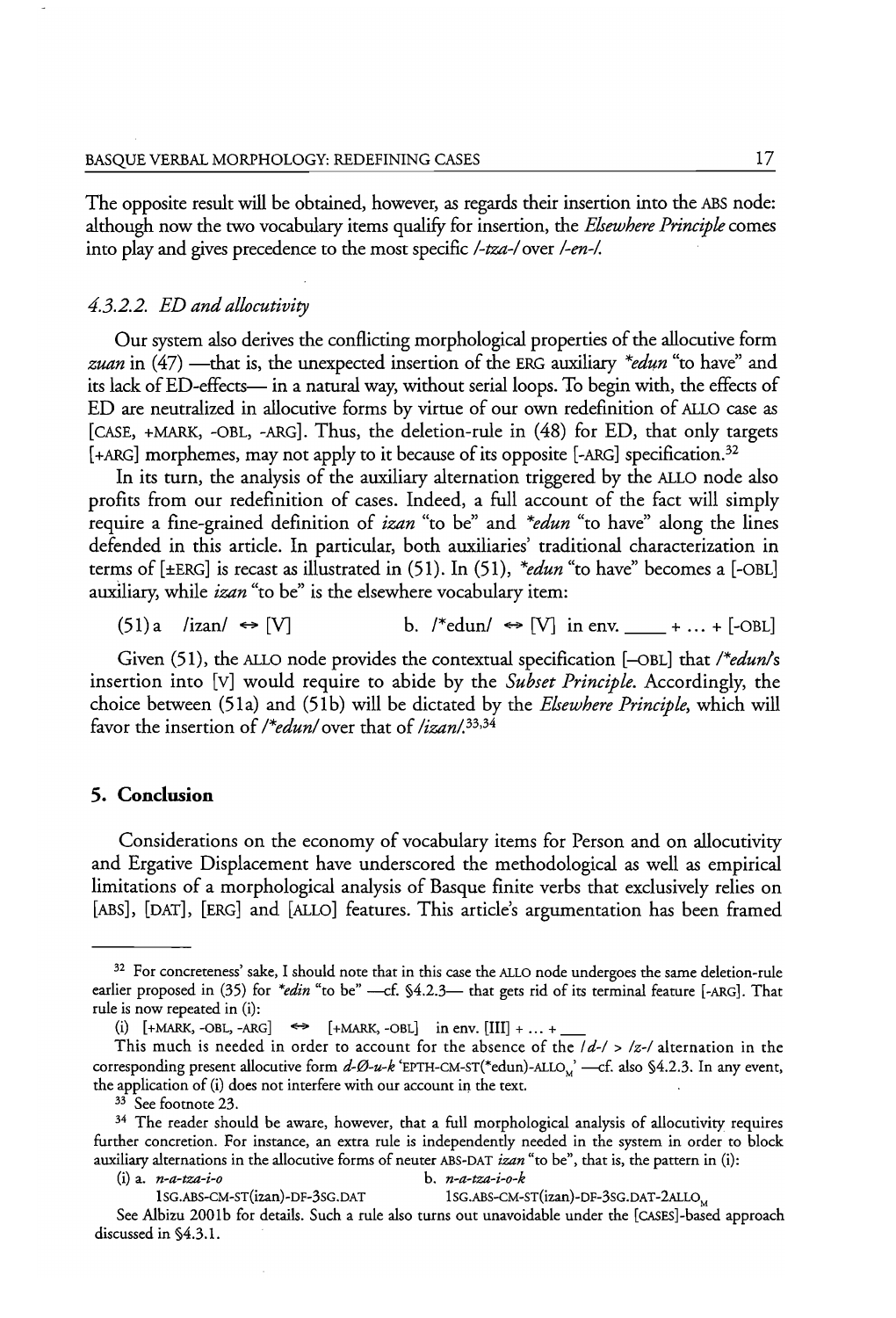within the Distributed Morphology Theory, but it seems to me that the same problem would carry over to other morphological frameworks.

To solve the problem, this article has argued in favor of an enriched formal system in which cases are viewed as clusters of features organized in a hierarchical manner. ABS, DAT, ERG and ALLO cases have thus been redefined in terms of the basic binary features [±MARK(ed)], [±OBL(ique)], [±ARG(ument)]. In any case, no special stress should be put on features' names, as labels are totally secondary to the proposal.

# **References**

- Alberdi, X., 1994, *Euskararen tratamenduak: erabilera,* Ph.D. Dissertation, U. of the Basque Country, Vitoria-Gasteiz.
- Albizu, P., 1995, "A Distributed Morphology-based approach to Ergative Displacement in Basque", paper presented at the *V Colloquium on Generative Grammar* (April 6, 1995), A Corunha.
- -, 200 la, "Aditz jokatuen osaera eta egitura morfologikoa", class notes, U. of the Basque COUntry, Vitoria-Gasteiz.
- -, 2001 b, "Ars mutandi: la concordancia alocuriva en la interfaz sintaxis-morfologia", paper presented at the <sup>1ª</sup> Reunió de la Xarxa Temàtica de Gramática Teorica (September, 2001), Universitat Autonoma de Barcelona, Barcelona.
- -, 2001c, "Sobre la distribuci6n sinractica de las formas finitas del verbo vasco: condicionamiento léxico y sintáctico", *ASJU*, 2001. [In press]
- -, 2002, "Datibo sintagmen izaera sintaktikoaren inguruan: eztabaidarako oinarrizko zenbait datu", in Fernández & Albizu (eds.), 49-69.
- & 1. Eguren, 2000, "Ergative Displacement in Basque", in W. U. Drexler et al. (eds.), *MorphologicafAnalysis in Comparison,* John Benjamins, Amsterdam, 1-25.
- Arregi, E. &]. Ormazabal, 2001, "Aditz ditrantsitiboen barne-egitura: azterketa tipologiko baterako oharrak", paper presented at *Euskaltzaindiaren Nazioarteko* .xv: *Biltzarra Lafitteren omenez*  (September, 2001), Euskaltzaindia & IKER, Baiona.
- Arregi, K., 2002, "Person and Number Inflection in Basque", in Fernandez & Albizu (eds.), 71- Ill.
- Chomsky, N., 1995, *The Minimalist Program,* MIT Press, Cambridge MA.
- Eguren, 1., 1995, "Syntax and morphology in Basque verbal inflection", paper presented at the *XXI Incontro di Grammatica Generativa,* Milan.
- Euskaltzaindia, 1987, *Euskaf Gramatika: Lehen Urratsak-Il,* Euskaltzaindia, Bilbo.
- -, 1995, "Adizki alokutiboak (hikako moldea)", *Euskaltzaindiaren arauak,* Euskaltzaindia, Bilbo, 47-107.
- Fernandez, B., 1999, "Split ergativity: evidence from Basque", in V. Lin, B. Bruening, C. Krause & K. Arregi (eds.), *Papers on Morphology and Syntax, Cycle Two. MIT Working Papers in Linguistics* 34, MITWPL, Cambridge, Mass.
- -, 2002, "Absolutibo komunztaduradun ergatiboak, absolutibo komunztaduradun datiboak: ergatiboaren lekualdatzetik datiboaren lekualdatzera", in Fernández & Albizu (eds.), 147-165.
- $-\&$  P. Albizu, 2000, "Ergative Displacement in Basque and the division of labor between Syntax and Morphology", in J. Boyle & A. Okrent (eds.), *Chicago Linguistic Society 36, Volume* 2: *The Panels,* Chicago Linguistic Sociery, Chicago, 103-117.
- & -, (eds.), 2002, *Kasu eta Komunztaduraren gainean. On Case and Agreement,* U. of the Basque Country Publication Service, Bilbao.